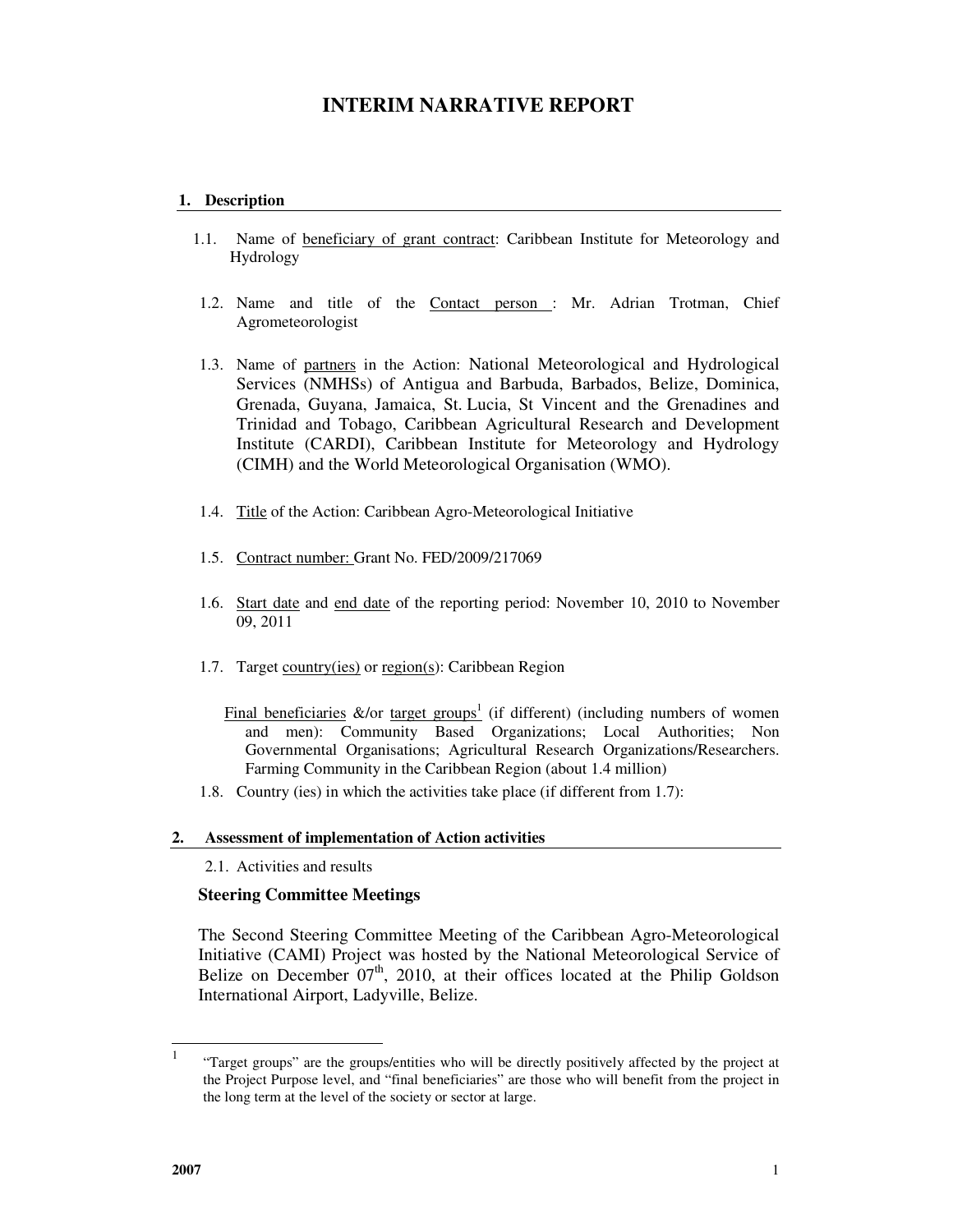Attendees included representatives from the National Meteorological Offices of Antigua & Barbuda, Belize, Grenada, Jamaica, St. Lucia, and St. Vincent. The Caribbean Agricultural Research and Development Institute (CARDI) was also represented at the meeting along with two participants representing the World Meteorological Organization (WMO).

The Project Coordinator started out with a look at year one, its successes and shortfalls with a view to making up for such shortfalls. He then went on to look at years two and three, pointing out that the real benefits are only realized when the farmers are beneficiaries to any output.

He also touched on the other initiatives coming out of or with strong links to the CAMI project. This included 1) the Caribbean Statistics in Applied Climatology (SIAC) programme, which provided additional training in Statistics beyond that provided by CAMI and 2) Re-establishment of the Caribbean Regional Climate Outlook Forum which is providing the skill set in seasonal forecasting and leaving the CAMI project to focus on the interpretation.

A presentation on the background for how the project was developed was made for those who had not yet seen it, after which Mr. Trotman advised that he hoped that by year two the project would still be on track. He announced plans, subject to ACP-EU approval for the change in location for the final conference to be held at the end of year three and the reasoning behind this change. The final Steering Committee meeting was scheduled for Jamaica and the Final Stakeholder conference for Barbados, but it was recommended that, in order to limit the traveling time of Met Office staff, that the two events be held consecutively.

Mention was made of the publications workshop, which is scheduled for early in 2011, and along with this, the presence of the Technical Centre for Agriculture and Rural Cooperation (CTA, a European Union agency) supporting a communications strategy. After a presentation by Mr. Trotman at the CTAsponsored Protected Agriculture Workshop in the Caribbean Week of Agriculture celebrations in Grenada in 2010, a CTA communiations representative Ms Oumy Ndiaye made the suggestion that the CAMI-proposed production of newsletters and bulletins be part of an entire strategy for communicating weather and climate information to farmers. The CTA representative said that her organisation would be willing to assist with this. This possibility will be pursued by the Project Director. Further discussion of the strategy at the Steering Meeting included Ms Ndiaye via conference call from her office in Holland.

Mr. Trotman announced that he is pursuing a funding agency to expand on the work which CAMI has started with respect to data rescue since it was clear that in many countries there was still much more data left to be rescued. This new initiative is expected to cover both meteorological and hydrological data, and would also include the six territories of the Caribbean Meteorological Council not involved in the CAMI project.

Activities scheduled for year two were discussed. These included:-

• Pest and Disease Modelling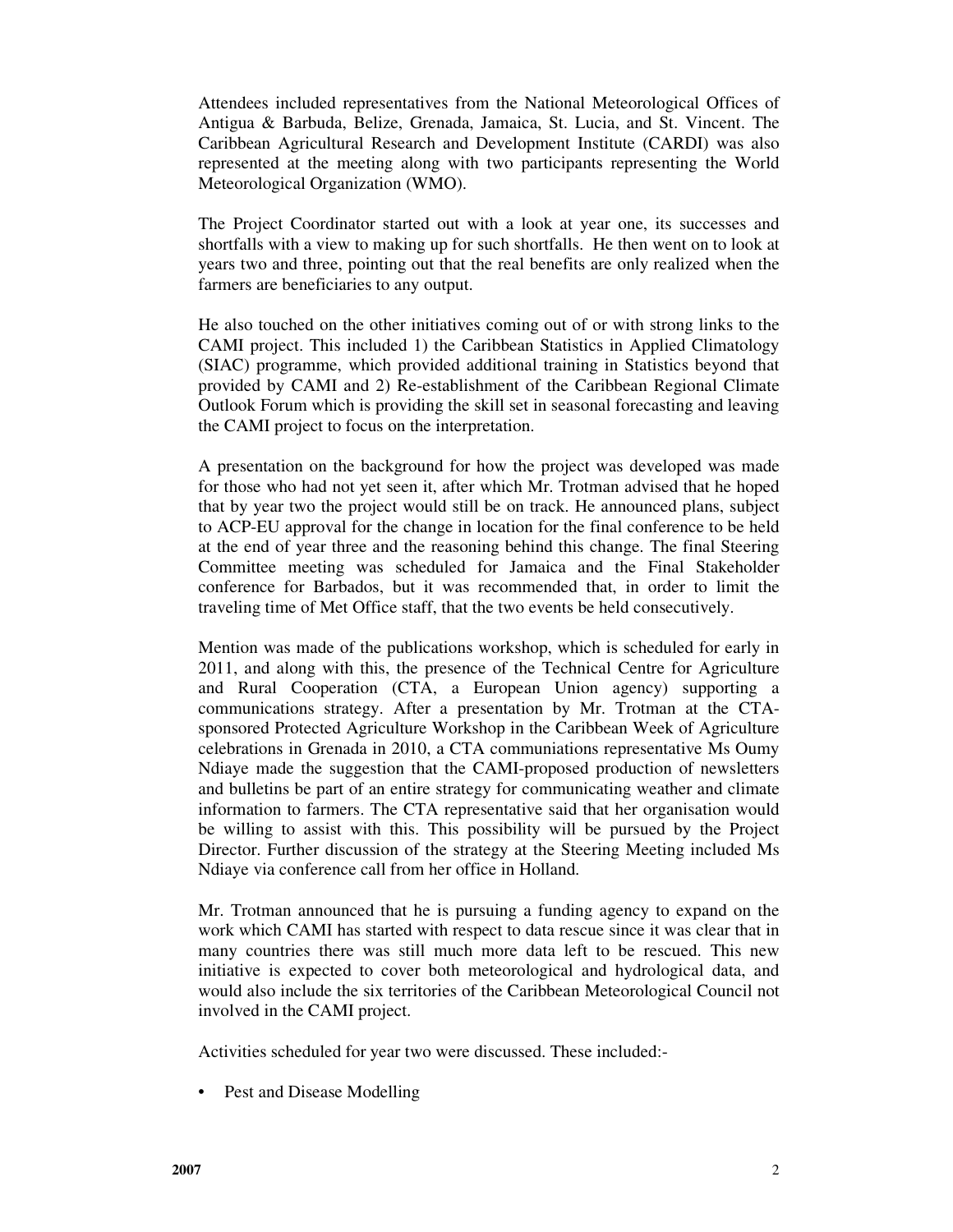- Training in developing bulletins, newsletters and other information publications
- Farmers Forums
- Crop Simulation Models DSSAT, APSIM
- Mid-Term Evaluation
- SIAC and Seasonal Climate Prediction

Mr. Robert Stefanski of WMO was included in a discussion on publications training, also via conference call, and pointed out that a good communications strategy involved knowing who your audience is and how to get information to them. From the discussion it was agreed that Mr. Stefanski would be the trainer on the upcoming CAMI publications workshop.

Further discussion centered on all activities (mentioned above) scheduled for year two.

A full report is attached at **Annex 1**.

The third Steering Committee Meeting is scheduled for the first week in December 2011 to be hosted by the Government of Guyana.

### **Stakeholder Meetings**

The Second Stakeholder Meeting was hosted along with the Belize Pest and Diseases Decision Support Meeting, by the National Meteorological Service of Belize on December  $8^{th}$  2010, at the Radisson Hotel in Belize.

Attendees included Steering Committee representatives from the National Meteorological Offices of Antigua & Barbuda, Belize, Grenada, Jamaica, St. Lucia, and St. Vincent and the Grenadines; CARDI, CIMH and WMO. Very critical to this meeting were the representatives from the Ministry of Agriculture and the farming community in Belize. There was also participation from the World Wildlife Fund (WWF). There were 23 persons engaged in this meeting.

The Project Coordinator spoke on the specific objectives of the Pest and Disease Seminar, and outlined the objectives of the CAMI project.

Various presentations were made including one by Mr. Dennis Gonguez, Director of the National Meteorological Service of Belize; on the role of the Belize Meteorological Service in agriculture.

Other presentations included "Weather and Climate Information Needs in Agriculture", by Mr. Gary Ramirez of the Ministry of Agriculture in Belize. Mr. Ramirez's presentation related to activities undertaken by the project to date, and the need for weather and climate information in agriculture. It was based on findings identified at the first Steering and Stakeholder Committee meetings held in February 2010, and a Rainfall Season Predictor and Interpretation Workshop held in June 2010, both in Barbados.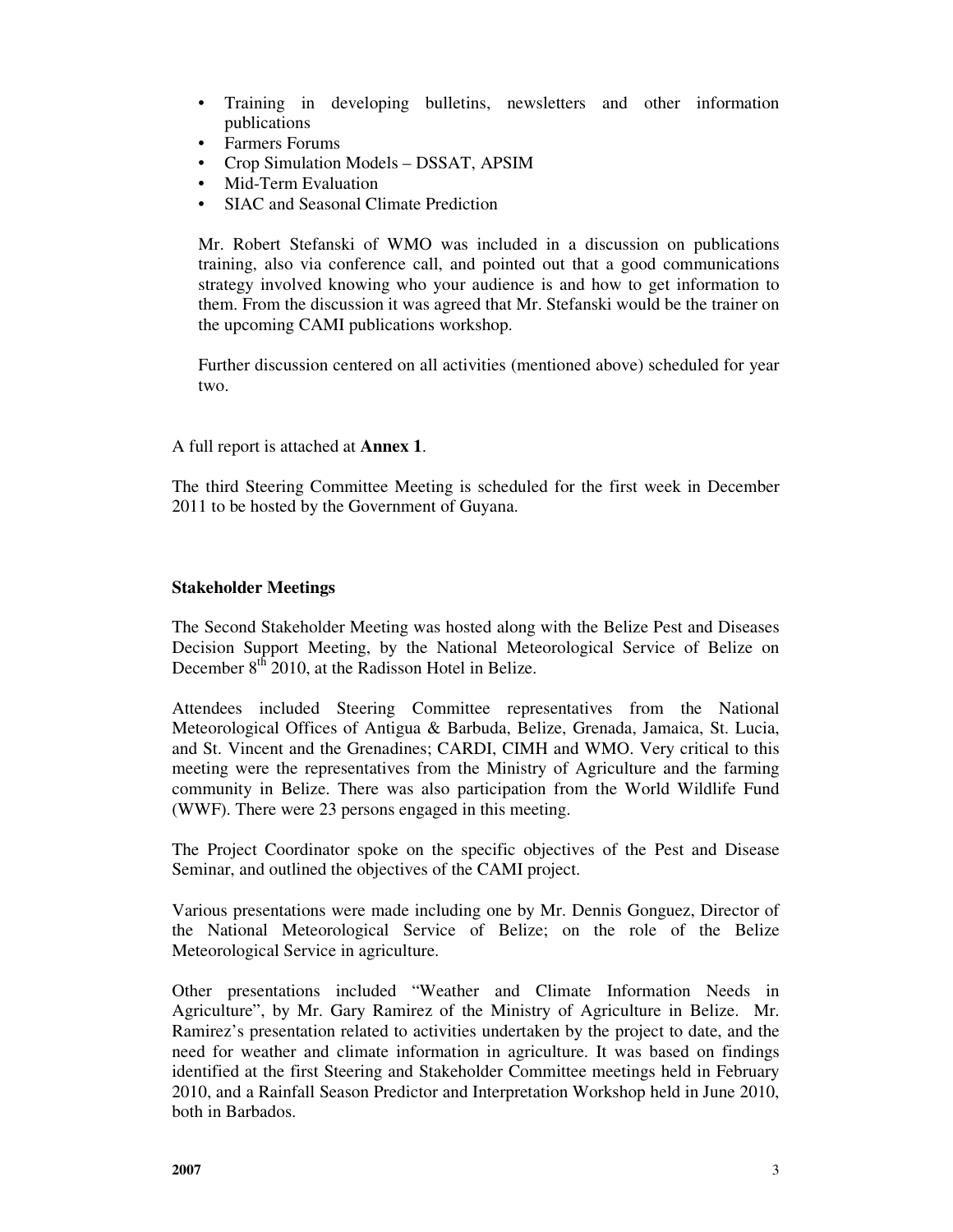General discussion followed which centred on how the different agencies can assist each other in seeing the objectives of the project to fruition in Belize.

Dr. Simone Orlandini (one of the WMO representatives based at the University of Florence, Italy), gave a presentation which included risks associated with pests and diseases, meteorological and biological data needs of pests and diseases models, and utilization of outputs from the models.

Mr. Anil Sinha (CARDI, Belize) spoke on the major export crops and staple crops in Belize. He looked at the various insect pests and diseases affecting these crops.

Dr. Leslie Simpson (CARDI, Jamaica) moderated a discussion on Pest and Disease influences and potential weather and climatic interaction in Belize.

As stated in the logical framework, this will help to ensure that policy makers and extension agencies in Belize understand fully the implications of climate predictor for strategic planning.

This was the first step in preparation to work on pests and diseases models and to make sure that stakeholders understand the benefits of these models, particularly towards the reduction in use of insecticides and ultimately an increase in farmers' incomes.

Please see full report at **Annex 2**.

## **Regional Technical Workshops/Seminars**

#### Pest and Disease Modelling Seminars

These seminars were conducted by Dr. Simone Orlandini of the Department of Plant, Soil and Environmental Science - University of Florence, and Mr. Anil Sinha of CARDI Belize, during the period December  $8<sup>th</sup>$  2010, to January 28<sup>th</sup> 2011. During this period seminars were conducted in Jamaica, Trinidad and Tobago, Guyana, Grenada, St. Lucia and Dominica. Barbados' seminar was conducted on April 6<sup>th</sup> 2011.

During the first trip in Caribbean area, including Belize and Jamaica, the following elements were presented:

- i. Effect of weather conditions on pest and disease
- ii. Main elements of modelling approach
- iii. Implementation and application of modeling for pest and disease control

During the second trip organized in January, the presentation was revised to give more details about the biological element of pest and disease development, to satisfy the needs of the participants, mainly having a physical background.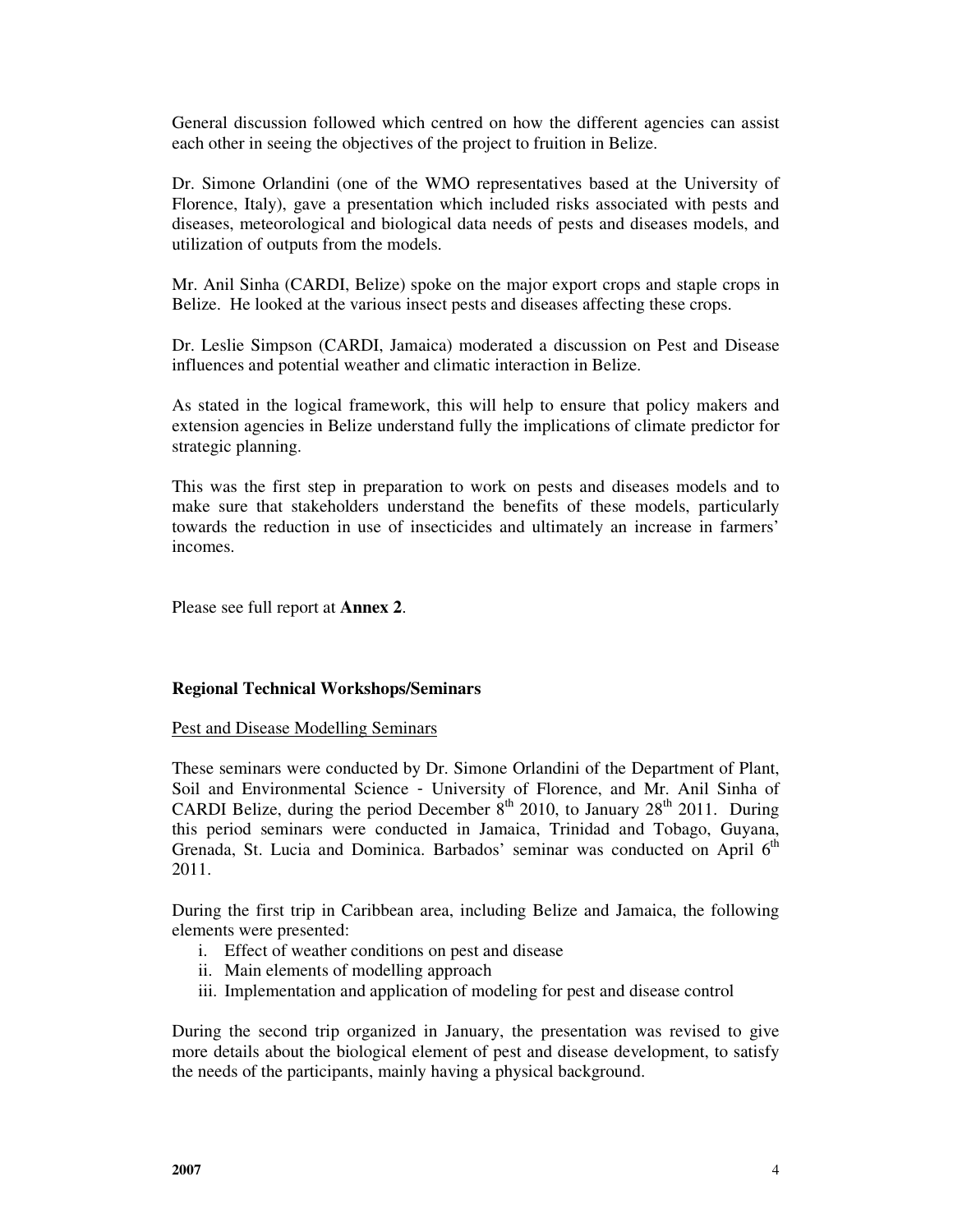Meetings generally sought participation from crop protection units of Ministries of Agriculture, farmers representatives and meteorological services.

During each meeting the importance of collecting real data for the development of models was strongly emphasized. Both biological (crop, pest and disease) and meteorological (temperature, relative humidity, rainfall, leaf wetness) data are the basis for model development, calibration and validation. A form was prepared to support country activity, and the following project phases oriented to the selection of a limited number of case studies to demonstrate the importance of models for crop protection management. The form includes all the main information required for the evaluation of the importance of diseases in the Caribbean area. Each country was given one month to provide all the requested information.

Results were collected from the majority of the countries, and collated to show the major pest and disease concerns for each country.

The seminars for the two remaining countries were conducted by the Project Coordinator Mr. Trotman, whilst there for the CAMI farmers' forums.

The full report is attached at **Annex** 3.

As was the case at the Belize Stakeholder meeting this was a continuation of preparation to work on pests and diseases models for common solutions in the region and to make sure that that stakeholders in each CAMI country understand the benefits of these models, particularly towards the reduction in use of insecticides and ultimately an increase in farmers' incomes.

#### Weather and Climate Related Pests and Diseases Modelling Workshop

A training workshop on Weather and Climate Related Pests and Diseases Modelling was held at the campus of the Caribbean Institute for Meteorology and Hydrology from April  $4^{\text{th}}$  -  $5^{\text{th}}$  2011.

The purpose of the workshop was to provide training in pest and disease modelling focussing on weather and climate being the main drivers of the models. There was also some emphasis on seasonal climate application.

Attendees included representatives from the National Meteorological Offices of the ten participating countries, CARDI and the host CIMH. There was also participation from the Barbados Ministry of Agriculture and some Barbadian farmers. Twenty three (23) persons across CAMI countries and institutions were trained during the workshop.

The Project Coordinator noted that one of the key aspects of this project is to engage the farming community. Having one or two persons in the meteorological service form a relationship with farmers would help both entities understand each other in terms of what is needed and what could be provided. Training of these Meteorological Services personnel in key aspects of agro-meteorology will also move the dialogue to provision of tailor-made weather and climate information that would facilitate improved on-farm decision making.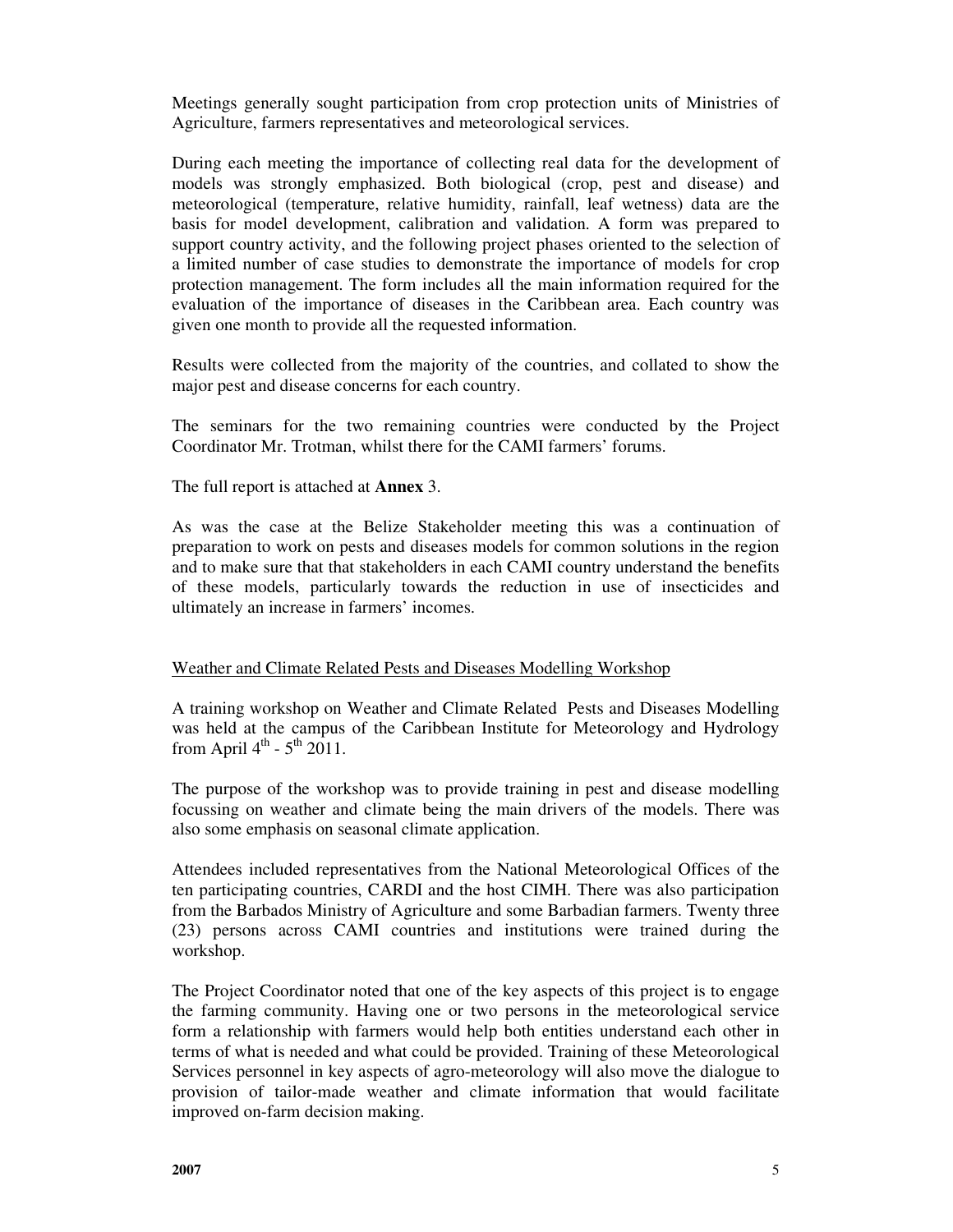Dr. Simone Orlandini of the Department of Plant, Soil and Environmental Science, of the University of Florence, Italy gave a presentation on Monitoring of Epidemics: disease, pathogens, insect, host.He looked at measurements and estimation of these before engaging participants in a exercise.

He highlighted that the tropics and developing countries are those regions mostly affected by constant crop loss as a result of lack of technologies and high temperatures. In the exercise given, participants were asked to determine the incidence and severity of downy mildew and powdery mildew on a given plant.

*Dr. Orlandini's second presentation was entitled 'Basic Elements of Modelling for Pests and Disease Applications'.* In this presentation Dr. Orlandini highlighted that in a biological system there may be a large number of elements inter-relating. These elements must be simplified and the most important element identified.

He informed that a simulation model is a simple representation of pest and disease that aims to study infection and damages and to compute responses to the environment. These models can either be descriptive (empirical) or explanatory (mechanistic). The descriptive model defines the behaviour of the system in a simple manner whereas the explanatory model consists of a quantitative description of the mechanisms and processes that cause the behaviour of a system.

In his presentation of Application of Agro-meteorological Model to Crop Protection, Dr. Orlandini gave an outline of the input data and hardware needed to acquire them, models used for crop protection, the use and application of such models as well as potential means of dissemination of information (bulletins, cellular).

The presenter pointed out the roles of some of the key meteorological variables on diseases development – solar radiation important for growth, temperature and photoperiod for development, relative humidity and rainfall provides critical free moisture (leaf wetness), and wind supports dispersion. An important part of the presentation was the equipment needed to acquire these measurements, including the technology of remote sensing.

Dr. Clyde Fraisse of the University of Florida, USA presented on Climate Variability and Impacts on Agriculture. Using examples from Florida, he emphasised the fact that we need to talk to farmers about what is happening now as well as in the future rather than just looking at seasonal forecasts.

In his overview of the climate variability in the South East U.S.A, he states that El Niño phase brings with it a cooler phase as opposed to Belize and the Eastern Caribbean, and described the impacts on agriculture in Florida.

He also emphasised the importance of looking at the past to see what occurred under certain conditions noting that analogue years would be an important determinant in what the potential impacts of the forecasted season could be. He also indicated that opportunities exist for adaptation to climate change.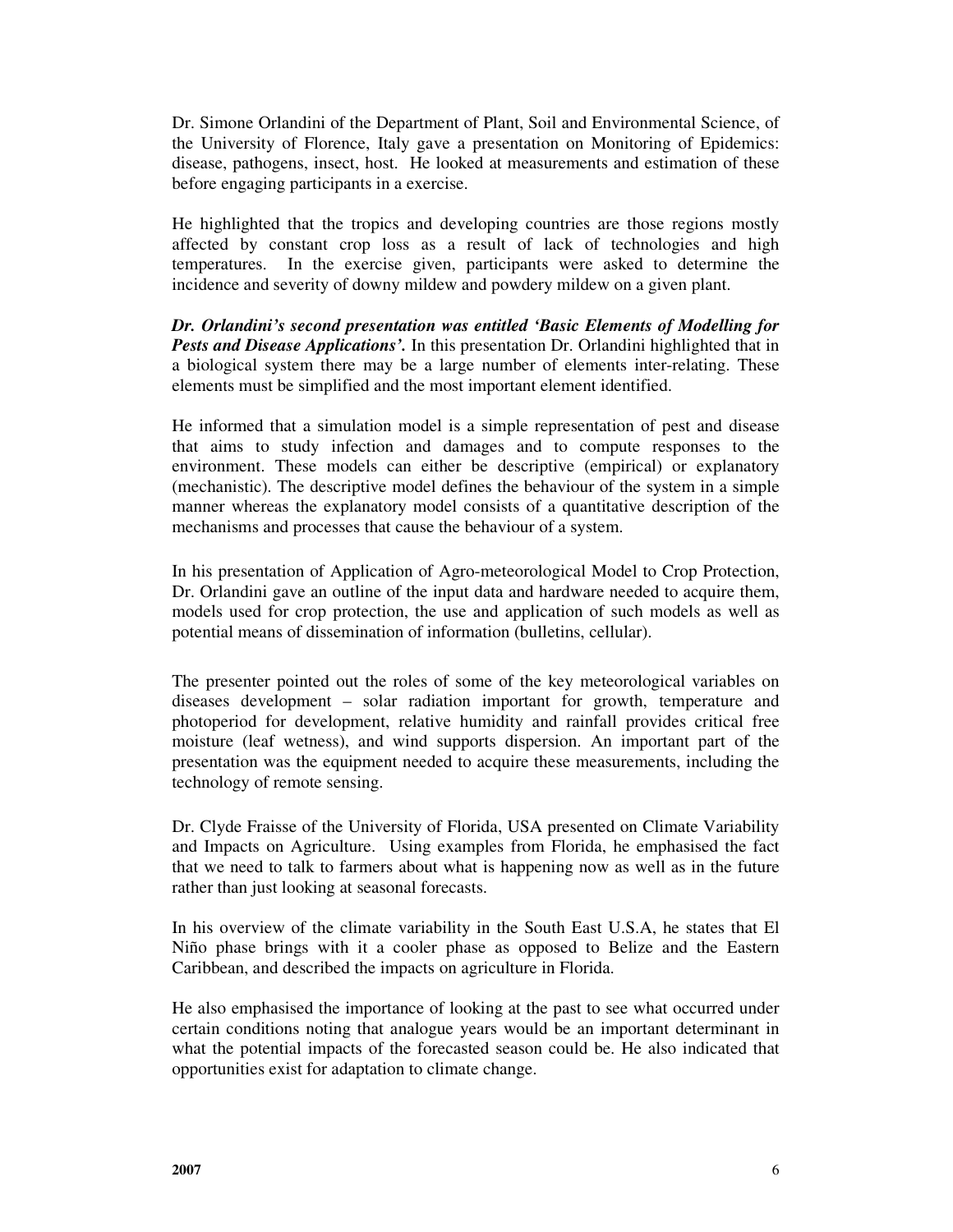Participants then engaged in an exercise using agroclimate.org where they were able to play out the potential impacts of El Nino and La Nina events on the climate of specific parts of Florida. The impacts of these ENSO phases and resultant climate on a strawberry disease were also played out.

Day two of the workshop started with an Application of Generic Models. Here different modelling approaches were examined for example Mechanistic and Empirical approaches, as well as the Fuzzy, Neural approaches. Dr Orlandini also engaged the participants in an Infection and Degree-Days Model Exercise.

The empirical approach utilises a relationship between one or two parameters with pest/disease development and may be easier to develop and apply in a data sparse region like the Caribbean. Dr. Orlandini pointed out that the disadvantages of the Fuzzy, Neural approach is that it does not give any information about the system but just gives an output. In using a model it is useful to understand the system. The Fuzzy approach however, allows you to use quantitative and qualitative information.

Dr. Orlandini then outlined the use and application of the models for climatic classifications, for field monitoring and forecasting for crop prediction, and for future climate scenarios for climate change.

When producing information from these models it is important for farmers to know that it is a forecast to support their activity. It is not reality and each farmer would have to adapt the model output to make their own on-farm decisions.

Participants then engaged in an online exercise where they observed leaf infections.

Mr. Sinha then gave a Summary of National Concerns. He informed participants that during December 2010 and January 2011, Dr. Orlandini and he met with national agriculture (including extension officers) and meteorology officials, farmers and officials from regional agricultural organisatons in seven of the ten CAMI partner countries. These meetings were organised to determine the main national pests and diseases concerns perceived to have some association with the weather and climate conditions. The output from these meetings will help to determine the way forward for the modelling and information-generating exercises for pests and diseases.

A summary of these meetings, including a potential way forward for the CAMI pests and diseases activity, was presented by Mr. Sinha. From the national dissertations; banana, sugar cane, citrus, pepper/tomatoes, coconut and soybean, and their pests and diseases were determined to be the ones to be pursued in the modelling exercise,

Of these, it was thought that modelling efforts would focus on Black Sigatoka, White flies (prevalent in the dry season), Citrus Psyllid, and Asian Soybean Rust (Belize only).

It was agreed that the pests/disease of most importance would be modelled by Dr. Orlandini and Mr. Sinha, along with colleagues from CARDI and CIMH.

Dr. Orlandini then took participants through a Leaf Wetness Estimation Exercise where they were presented with several methods that can be used to estimate leaf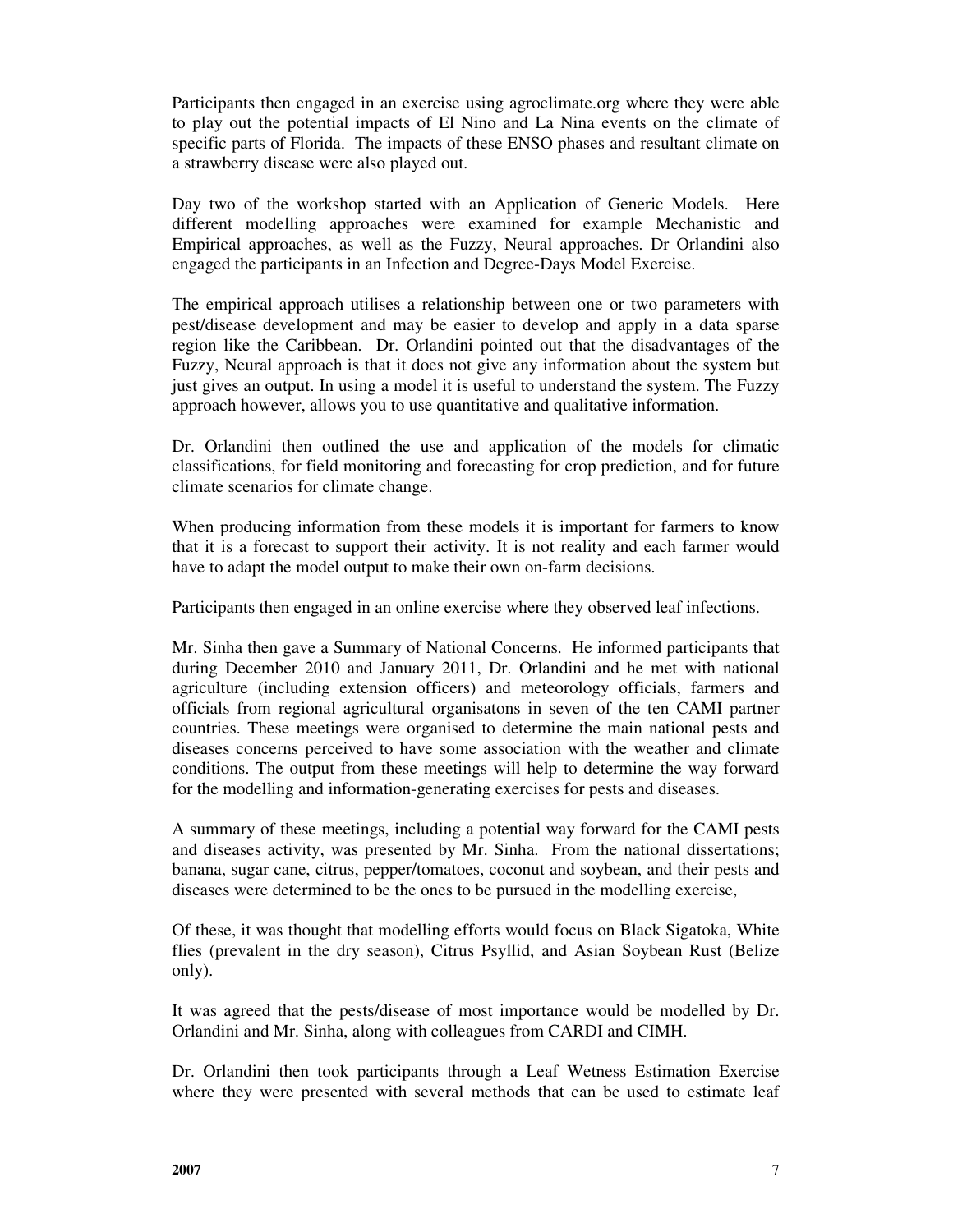wetness duration.The exercise conducted was to obtain the best approach for estimation of leaf wetness duration of the black sigatoka.

As outlined in the logical framework, this training served to enhance the capacity of Meteorological Services, CARDI and CIMH to develop crop models.

The full report is attached at **Annex 4**.

#### **Publications and Communications Strategy Workshop**

The Publications and Communications Strategy for Farmers Workshop took place at the campus of the Caribbean Institute for Meteorology and Hydrology on April  $6<sup>th</sup>$ and  $7^{th}$  2011.

The purpose of the workshop was to 1) provide training for CAMI partners in the production of weather and climate bulletins for the farming and wider agricultural communities and 2) clearly identify the resources needed by the project to begin the formulation and implementation an effective communication strategy.

Attendees included representatives from the National Meteorological Offices of the ten participating countries and CARDI, along with local farmers and representatives from the Technical Centre for Agricultural and Rural Cooperation (CTA).

Mr. Stefanski in his introduction, gave brief insight to the role of the World Meteorological Organization (WMO) with respect to agricultural meteorology. He stated that WMO covers both weather and climate on a short term as well as long term scale, and also supports applications of meteorology to the management of agriculture, livestock, forestry, rangelands and fishery sectors. WMO assists Member countries in developing/establishing their agro-meteorological services particularly on:

- Operational use of knowledge concerning weather and climate for sustainable agricultural management through conservation and better use of natural resources.
- Use of weather and agro-meteorological observations, forecasts and warnings for operational purposes.

Mr. Stefanski also highlighted potential users of agro-meteorological information including:

- International officials (i.e. Red Cross, WFP, UM)
- Government officials
- Extension Agents
- Farmers, ranchers, foresters, fishers
- **Media**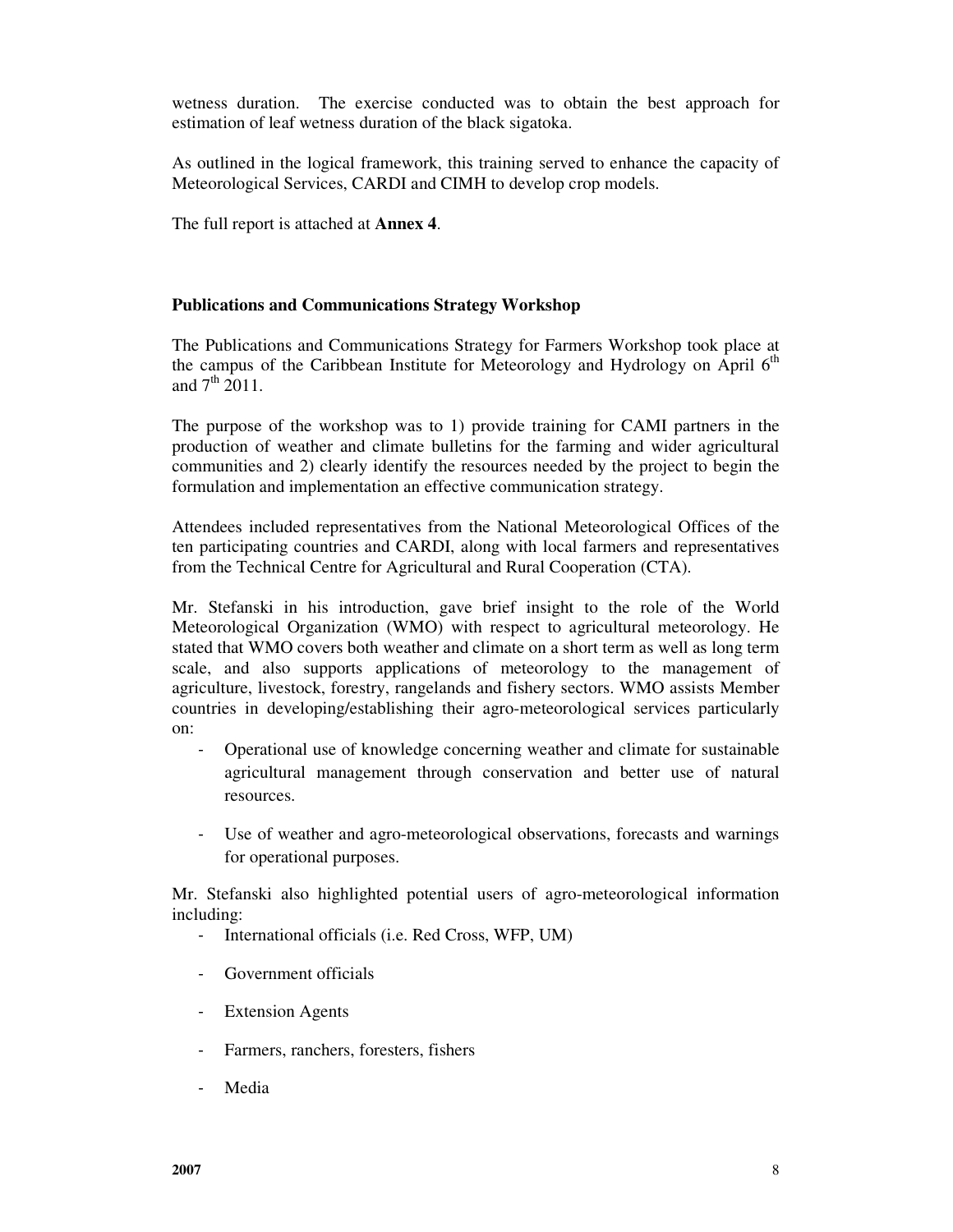General public

Participants from CAMI countries then highlighted the products/services provided by their meteorological service.

# *Mr. Stefanski then gave a presentation on Translating daily weather forecasts into agro-meteorological forecasts and advisories*

He noted that there are various types of agricultural advisories which include:

- Sowing/transplanting of rainy season crops based on the onset of the rainy season.
- Sowing of post rainy season crops using residual soil moisture for better germination and plant stand
- Fertilizer application based on wind conditions
- Delay in fertilizer application based on intensity of rain
- Prediction of occurrences of pests and diseases based on weather
- Irrigation at critical stages of the crop
- Amount and timing of irrigation using meteorological thresholds.

He stressed that there are two questions which one must bear in mind:

- What are the weather/climate events that impact agricultural decision-making?
- How to relate weather/climate information to meaningful agricultural actions/practices?

# *Mr. Stefanski's second presentation was entitled - Translating seasonal climate forecasts into seasonal agro-meteorological advice*

In his presentation, Mr. Stefanski indicated that producers use climate information to assist with many decisions. Some of which are:

- Crop choice
- Choice of cultivar
- Mixture of crops
- Fertilizer use
- Pest and disease control
- Time of the harvest

Seasonal climate forecasting has no value unless it changes a management decision. Such decisions may include: which variety to plant given, for example, low rainfall probability values or high risk of damaging frost during anthesis; or, how much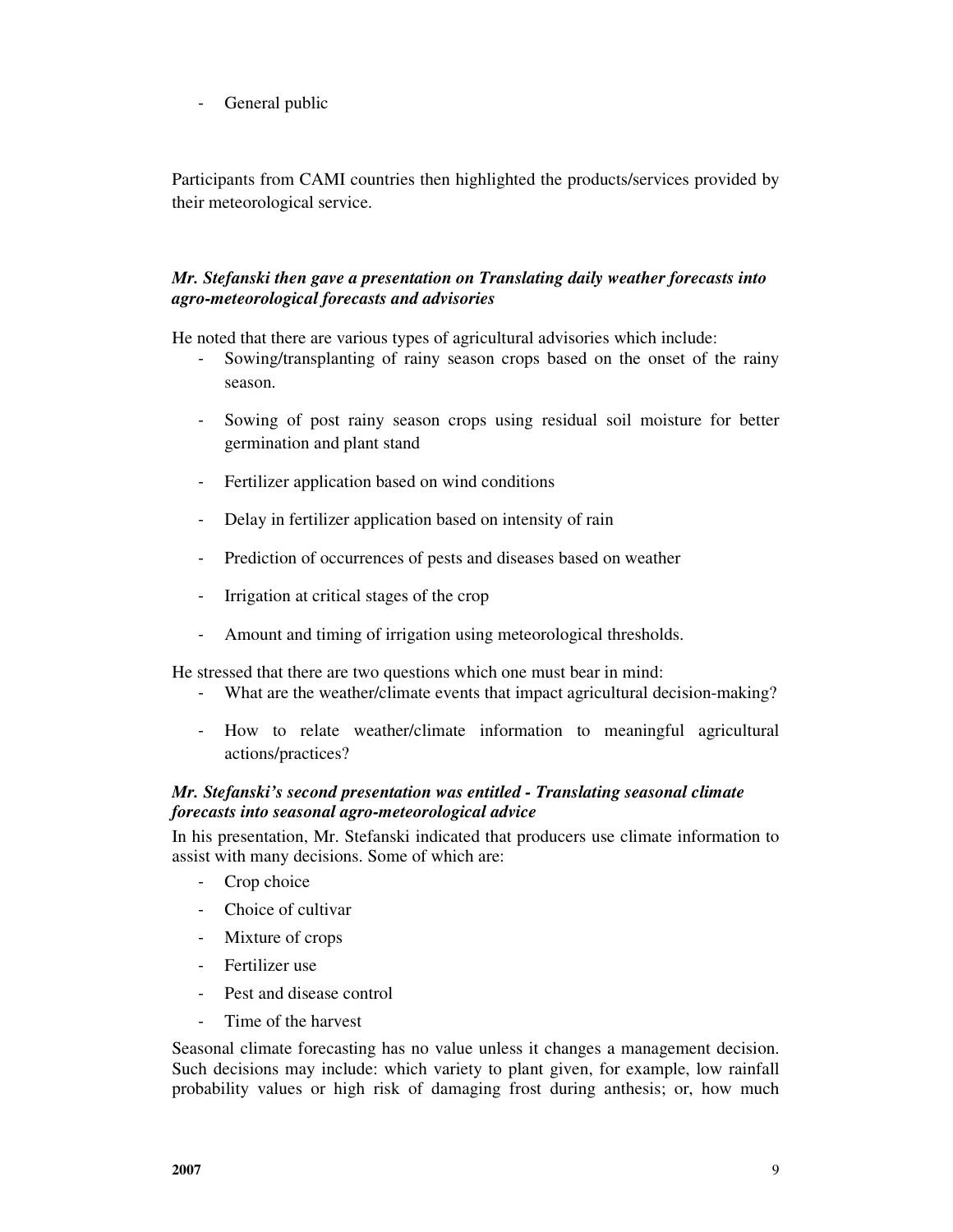nitrogen to apply given current low soil moisture levels and low probability of sufficient in-crop rainfall?

He noted that for effective climate communication there are some questions to consider:

- Is the information relevant for decisions in the particular agricultural system?
- Are the sources/providers of information credible to the intended user?
- Are the farmers receptive to the information and to research?
- Is the research accessible to the policymaker or decision-maker?
- Is the information compatible with existing decision models and farming practice?
- Do decision-makers have the capacity to use information?

Some channels of communication include:

- Workshops and meetings
- Presentations and briefings
- One-to-one technical assistance
- Coordination with other ongoing projects
- Work with the local media
- Website development and maintenance
- Media (mass media and information)

## *Day two of the workshop focused on COMMUNICATONS STRATEGY*

Thirty two people, (mainly from CAMI states) were engaged in this very important discussion toward developing a communication strategy. This session was led by the CTA consultant Mr. Ian Ivey.

## *Mr. Patrick Prendergast of CARIMAC, University of the West Indies, Jamaica presented on Information for Farmers – the CARIMAC experience.*

Mr. Prendergast gave an overview of CARIMAC (Caribbean Institute of Media and Communication). This is a "step-by-step/piece-by-piece" approach in linking farmers to information and has partnered with the FAO (Food and Agricultural Organization of the United Nations). CARIMAC extends training opportunities in a more strategic way, including for climate change adaptation and one of their objectives is providing professional training for extension officers.

From his experience, Mr. Prendergast states that there are two levels which farmers need for communication as it relates to climate change adaptation:

- Information for learning new technologies. This allows them to adapt and mitigate climate change impacts.
- "Just in Time" weather information. This allows them to plan and respond to imminent weather related impacts.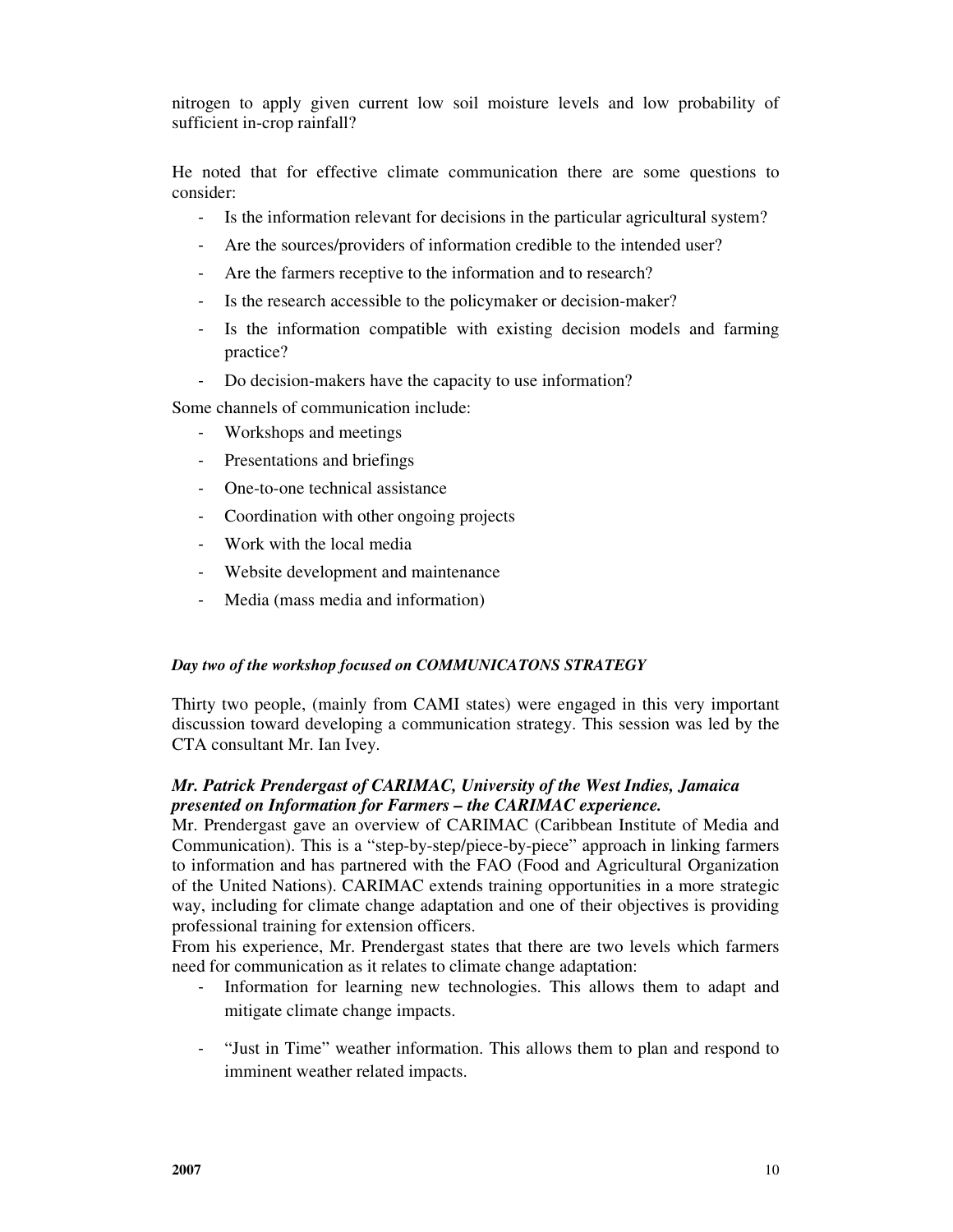Mr. Prendergast also highlighted gaps in the Farmer-Led Process, some of which include:

- Farmer-based technologies not fully documented and tested
- Farmer-based technologies not packaged and shared across the island
- Extension constraints: reduced staff, mileage, equipment and technologies

He also stated that there are advantages and disadvantages of different types of Media. An effective communication strategy usually uses a mix of at least 2 or 3 different types; and the choice of media and format depends on the audience(s), budget, the communication channels best for your specific audience, how long the communication intervention will continue and how critical it is to encourage genuine participation for social change.

## *Mr. Michael Als of Radio Toco, Trinidad and Tobago presented of - Experiences from Radio Toco*

In his experience from Radio Toco, Mr. Als stated that we must consider seriously changing the paradigm and do things in an exciting way. Success in this project is as a result of asking questions. Therefore one of the rules was not to do anything without asking others what they think (this may be in the form of a questionnaire or a discussion).

Mr. Als also indicated that as a farmer you need to pay attention to the weather and climate conditions. He suggested that in the communication of technology there must be hands-on training and one needs to be very clear about what you are suggesting.

## *Mr. Ian Ivey of NEXT Corporation in Trinidad gave examples of approaches to communicate with farmers and rural communities*

Mr. Ivey highlighted 4 key things to be considered when trying to communicate information:

- 1. Communication is 50% talking and 50% listening
- 2. The customer is king or queen
- 3. You must give people a gift of time
- 4. We need to shift from "educating" to engaging as interaction is essential.

Although we need both the real world (face-to-face, public speaking etc.) and digital (face book, twitter etc.), there needs to be a balance between both.

Participants then engaged in the first working group exercise where they discussed what information should be made available to the farmer, the method of dissemination and the possible strengths/weaknesses. From these discussions the three most important outputs were:

- Training to use information. This would be done via small workshops with the advantage of sharing ideas and knowledge.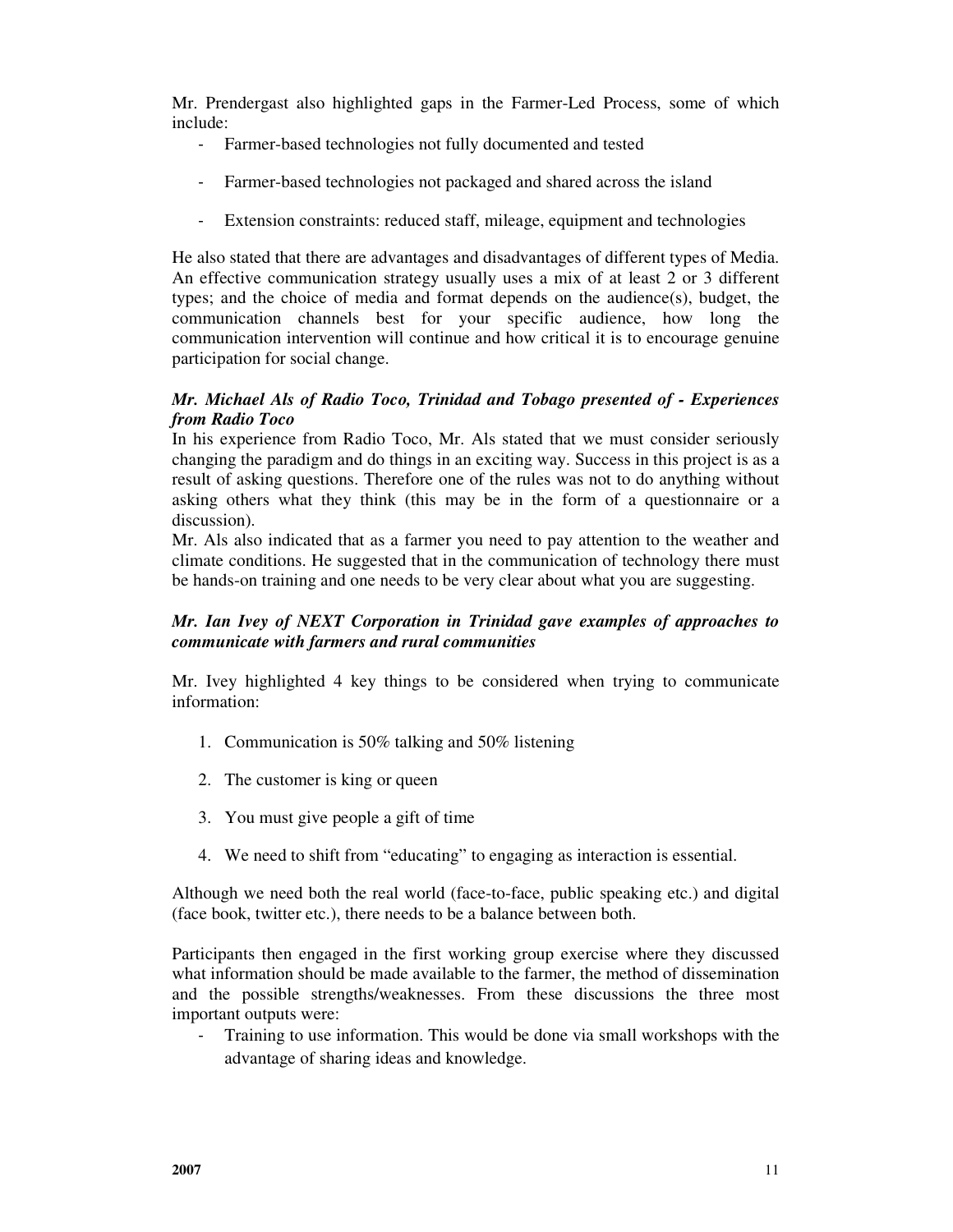- Engaging and collaboration. This type would be done through focus groups, feedback, workshops and prototyping. You can learn a lot from regular feedback however, it has its limitations as participation time is required.
- Early warning for weather systems via SMS, media, television and radio. This has the advantage of wide coverage but would be futile where there is infrastructure failure.

The second group exercise involved discussions on what needs to be done, by whom and by when. Listed below are the three main areas which need to be tackled:

- Training for farmers and meteorological service staff to enhance communications. This is to be done by the meteorological service as well as the farmer. Target time  $-3$  months.
- Hands on help with retrieving of information through SMS etc. The service providers would be responsible for this task. Target time – 1 month
- Training in communications to understand each other's needs. The meteorological service and the farmers are responsible for this task. Target time  $-6$  months.

It was suggested that  $2 - 6$  months be added to the target times to allow for the "bureaucratic delays" common in the region.

Mr. Stefanski then gave a review of agro-meteorological bulletins from developing countries and gave guidance on Development of draft bulletins for each country outlined the contents of agro-meteorological bulletins

In conclusion of the workshop the next steps to be taken were highlighted:

- Action items: climate bulletins, crop calendars, create an email list, put products on the web
- Agro-meteorological bulletins should ideally be weekly or every 10 days (monthly would be too long)
- Make agro-meteorological forecasts with the same period of weather forecasts
- Have both national and/or regional bulletins. Some services may and seem to want to provide national information whilst others may initially prefer to be a part of a regional product.

The time frame in which to begin to produce national and regional bulletins would be 3 to 6 months. CIMH will begin to work towards producing a regional bulletin which would have input from participating countries. The 3 to 6 months time frame suggested that at least regional bulletins should be produced by October 2010.

As stated in the logical framework, this training paved the way for the National Meteorological Services and CIMH to develop bulletins and other forms of information in a language that can be better understood by the farming and extension communities.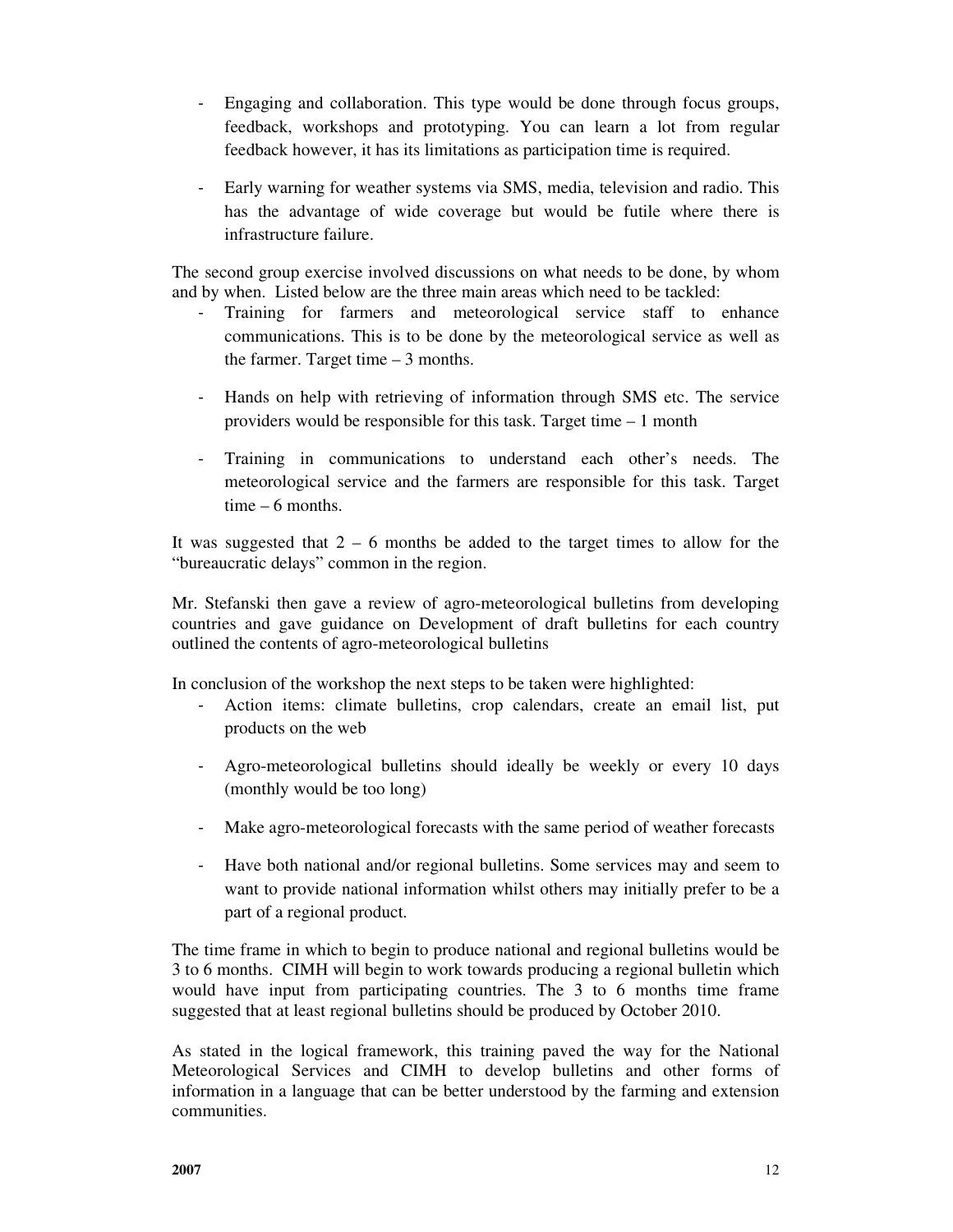The Communication Strategy meeting; which is an external (funded by the CTA), but supporting activity to CAMI, made for a clearer understanding of communication needs and approaches for National Meteorological Services and CIMH to pursue. It also paves the way for the future development of a Regional Communication Strategy for Weather and Climate Information for the Farming Community.

The full report is attached at **Annex 5**.

### **Farmers Forums**

Farmers' forums were conducted in Antigua and Barbuda, Dominica, Grenada, Guyana, Trinidad and Tobago, St. Lucia and St. Vincent and the Grenadines.

In the words of the mid-term evaluator of the CAMI project during his debriefing meeting, "the farmers' forums conducted during Year 2 of the projects were 'absolute hits'". Many farmers and extension services officers that support them were very pleased with the forums as they were allowed, in many cases for the first time, to interact with meteorologists. They were very attentive to the explanations of terms used by meteorologists, which most of them - despite which country they were in admitted they were ignorant of the interpretation of many of the terms. They would at times make incorrect assumptions of the weather because of the mis-interpretations.

In this first round of forums, presentations were also made on their local/national weather and climate by their national Meteorological Services with specific focus on the year 2010. The year 2010 was a rear one for rainfall extremes. In the entire Caribbean, from Guyana in the southeast to Jamaica in the northwest, 2010 began with severe to exceptional drought up until April/May (depending on which part of the Caribbean one was), only then to translate into excessive rainfall that were often accompanied by flooding and landslides. That year, fresh in the memories of the farmers attending the forums made the sessions even more meaningful as they related to the devastation and high yield losses associated with these extreme rainfall events during that year.

Other presentations came from the staff of the Caribbean Institute for Meteorology Hydrology, including the Project Coordinator. The CIMH-rendered presentations focussed on seasonal forecasting and interpretation, extremes in rainfall (drought and flood), climate change and trends, and pests and diseases modelling.

CIMH produces probabilistic seasonal rainfall forecasts for the Caribbean basin. In his presentation, the Project Coordinator (PC) showed that the period of drought which began during the climatological rainy season was predicted by scientists of the CIMH-based Caribbean Drought and Precipitation Monitoring Network (which he coordinates) and alerts were sent to all CIMH member states in the region. Essentially two things occurred that hampered adequate responses to the drought in the region – (i) dissemination of the information was inadequate at the national level and (ii) the region does not often have to deal with droughts of this severity and were often unsure of how to respond since there were no mechanisms or robust policies in place in many of the countries to respond to such severe events. Since 2010, this has been changing as policy makers at the national and regional level have begun to address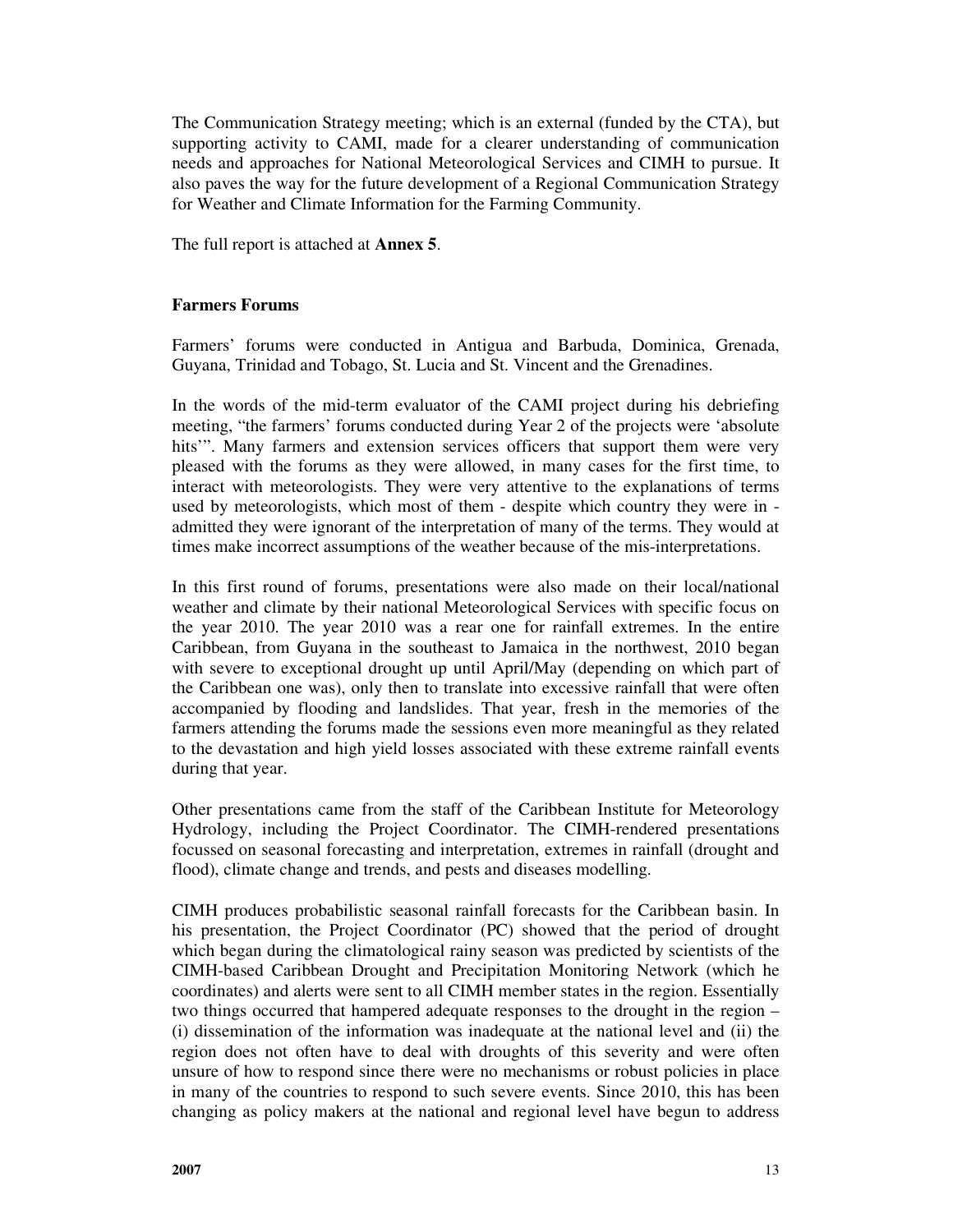this. On the other hand, the excessive rainfall of the latter half of 2010 that has lasted well up to the time of the forums presented a totally different concern to the farmers. Mr. Trotman also showed that the Precipitation Outlook prepared by CIMH also forecasted the high likelihood of these events. Farmers agreed that had they been made aware, that they would have responded very differently on their farms. This placed into focus the need for dissemination of such information directly to the farming community and in a 'language' they can understand.

Other well received, and more often than not eye-opening presentations for the farmers, were the presentations on climate change and climate trends. These presentations were made by the CAMI and the PC's technical assistants, who worked tirelessly on analysis of rainfall and temperature data for the ten CAMI states. Startling for most of the participants was the extent to which Caribbean temperatures have risen and will continue to rise due to anthropogenic climate change. Many of them have to rethink their approaches on farms, as the increasing temperatures, with more increasing episodes of heat stress, are concerns in both crop and livestock agriculture. Also of major interest to them was the high probability of more frequent and severe episodes of drought and floods, as climate change scientists, both global and regional project decreasing rainfall totals with more intense episodes of rainfall, even though the current trends have often not statistically proven the changes in rainfall as yet. However, the Project Coordinator warned farmers that even though there were as yet no clear statistically significant changes in the rainfall, that temperatures continue to change and that the atmosphere being a fluid, would eventually result in statiscally significant changes in other weather parameters including rainfall.

Participants of the forums were also exposed to the major drivers of Caribbean rainfall, including the El Nino Southern Oscillation (ENSO); the pests and diseases activities of the project; the training workshops and attachments due in Year 3; and plans for the development of a strategy for the communication of weather and climate information for farmers in collaboration with the Technical Centre for Agriculture and Rural Cooperation (CTA) as a supporting initiative to CAMI.

A critical part of the day was when farmers, extension services officers and meteorologists were divided into working groups to sit and discuss issues with respect to weather and climate in agriculture. In these smaller groups, farmers and extension services recommended the type of weather and climate information and services that would best serve their needs, whilst meteorologists got the opportunity to say what weather and climate information and services they provide and can realistically provide in the future that can satisfy their demands. These break-out-group discussions were provoked by questions prepared by the CAMI Steering committee, the presentations during the pre-lunch sessions, and three videos that illustrated how farmers in other parts of the world utilise weather and climate information, and how regular farmers field schools, like the forums they were attending helped farmers to increase their yields.

All reports on Farmers Forums are attached at **Annex 6.**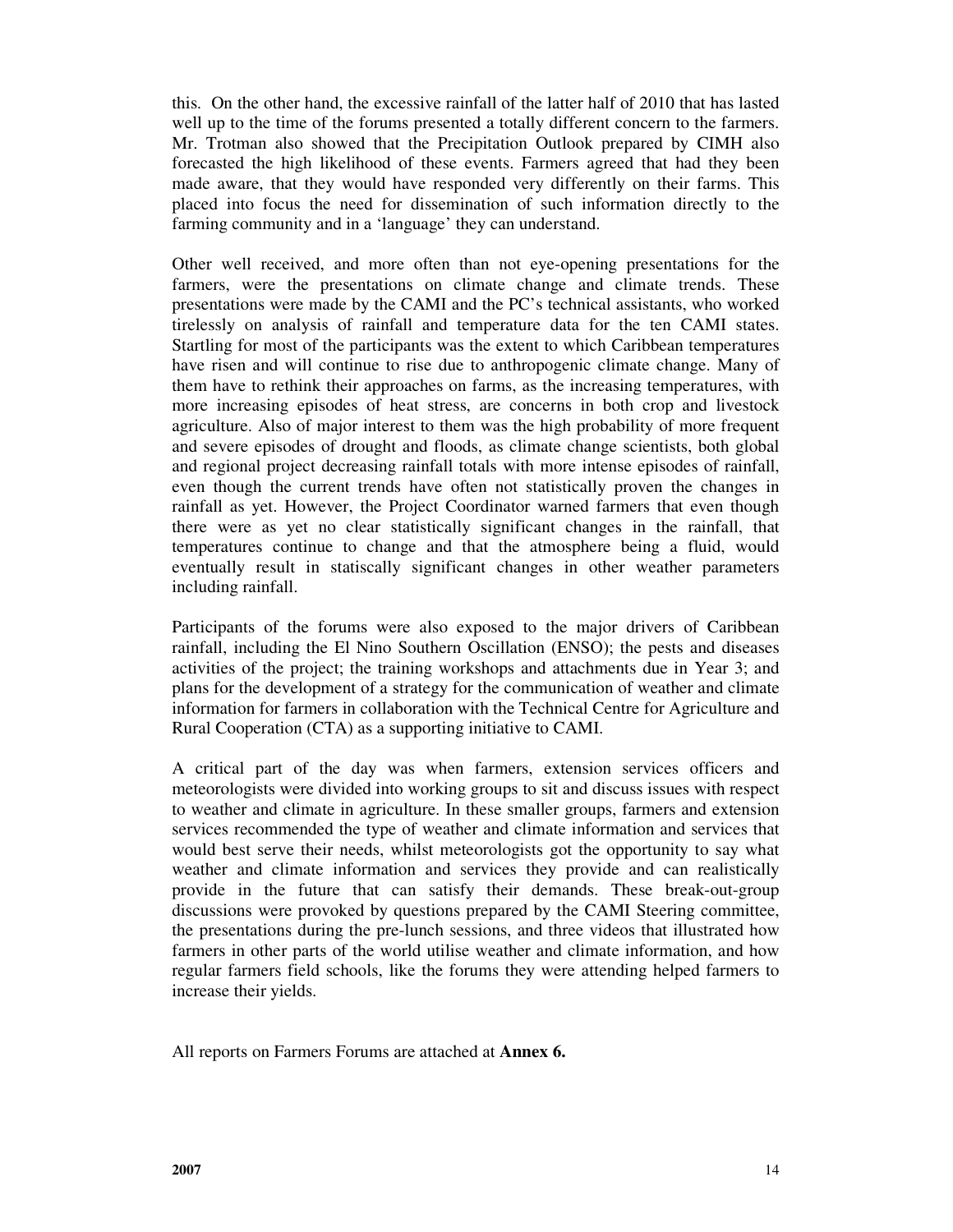As outlined in the logical framework, the farmers' forums enhanced and in most cases created a basis for dialogue, interaction and mutual understanding between Meteorological Services, Agricultural Research and Extension Services and farmers.

The forums also acted as capacity building/training sessions for extension officers and farmers to understand and interpret the products available and for the meteorologists to better understand product and information needs of the farmers.

### **Data Rescue**

The data rescue exercise was completed for five countries in 2010. During 2011, the remaining four countries – Trinidad, Jamaica, Belize and Dominica were completed.

Early in Year Two, data collection was done in Trinidad and Tobago and Barbados. In the case of Trinidad and Tobago, the data collector was able to capture data from many stations, particularly for rainfall. Most of these stations did not have the requisite (close to 30 years) amount of data for climatological analysis, but the spread would allow for fair country wide cover when it comes to crop simulation modelling and irrigation management, so much of this data would be used in Year 3 training and analysis. Since CIMH is in Barbados, data collection is done one station at a time across the year, particularly during the first half. CIMH already had a wide cover of data from Barbados, and therefore concentrated on filling gaps in the data.

Jamaica, Belize and Dominica were a bit more challenging with respect to location of data sources. So it was decided to dedicate more time to this rather than sending rescuers in without being sourced. That extra time proved to be very important. Slowly but surely important sources of data were revealed. During this time, the encouragement of the success of the data rescue effort in the other 7 states, and the fact that in many cases there was not enough dedicated time to rescue all data, CIMH pursued additional funding for a major rescue exercise of not only climatological data but also hydrological (including stream and river flow, lake and reservoir levels etc.) for all 16 of CIMH member states (including the 10 CAMI states). On gaining approval of the funding, the Project Coordinator then arranged for CIMH data collectors to go into Belize, Jamaica and Dominica in November 2011 since, as in the CAMI proposal two data entry clerks would be in place with this new project by December 2011 to enter any data not yet in CIMH data bases (this woud include the 3 outstanding CAMI countries. This data would then be ready for the 2012 training workshops, attachments and product development.

The delay did not hamper the country climate trends analysis too much as electronic sources were sent to us during that time. Each country has weather equipment at Meteorological Services and these were used for this exercise, as we wanted to identify whether or not trends in the country indicate the expected changes due to anthropogenic climate change. These can be done from data at any station. However, the other applications (pests and diseases and crop simulation modelling, and irrigation management) would require data from at least some agricultural areas.

Jamaica is a special case and needs much more attention well beyond CAMI. In 1992, a fire at the Meteorological Service destroyed the majority of its records.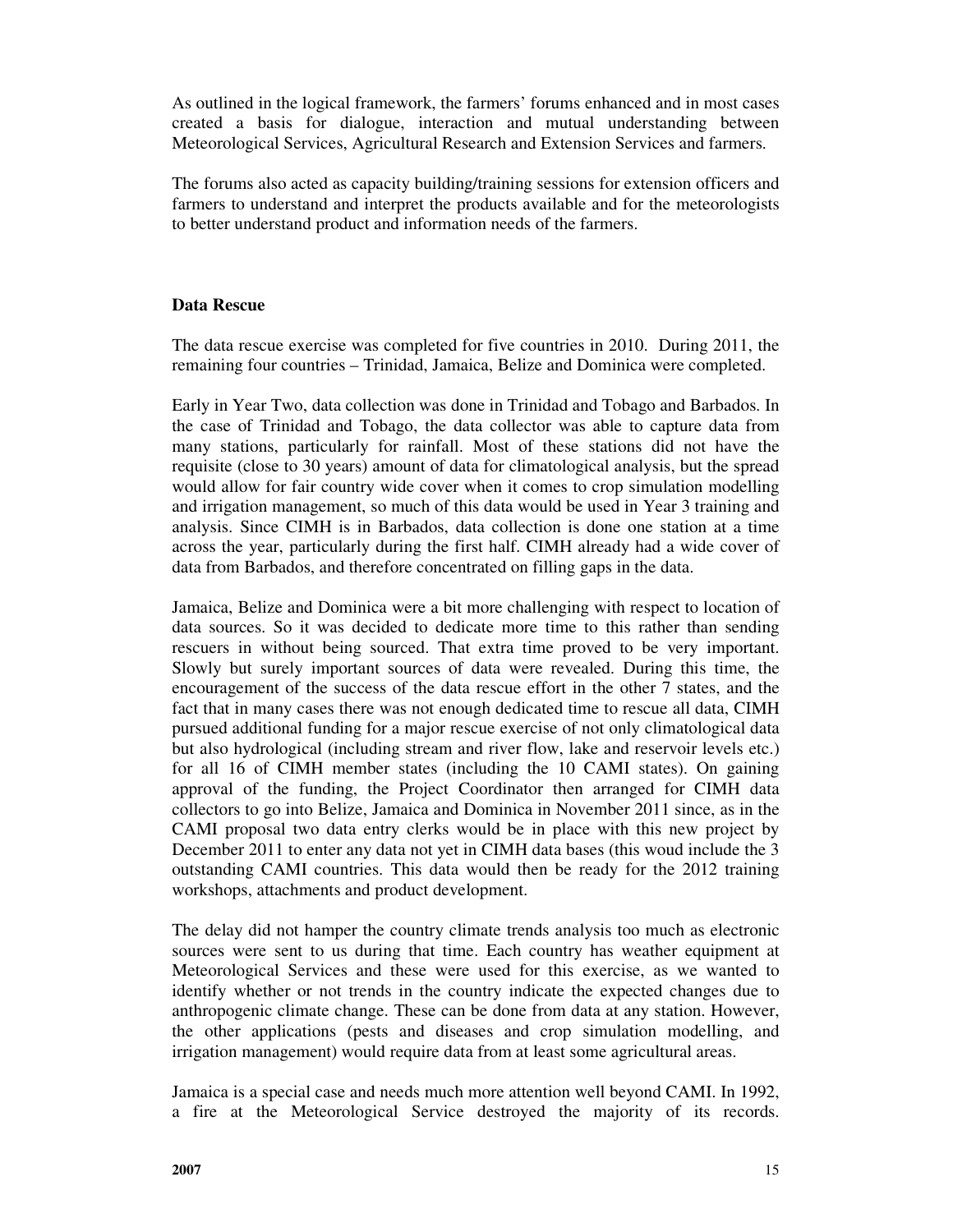Unfortunately, unlike the other CIMH member states that sent their data for back-up in CIMH data archives, Jamaica did not. Since then Jamaica was on a mission to recover its lost data through persons they would have sent data to. There was success in some cases but not in others, as in those days most other institutions concentrated on saving and using monthly data rather than daily and hourly data. Up to this very day only monthly data exist at the two main Met Service stations at Sangster and Norman Manley Airports for pre-1992 years. Most of the higher-resolution temporal data is post 1992. Focus had been and still is on bringing data from other stations outside of those owned by the Met Service. One such case is agricultural station Worthy Park. So as other stations were being located, paper data files for Worthy Park were scanned and emailed to CIMH as it made no sense to send in rescuers for one station. This station, along with the monthly data from the two Met Service stations (where applicable) were used in rainfall and temperature analyses. Despite this, there was some success in acquiring other stations and filling data for the Worthy Park station during the rescue there.

During the Stakeholder meeting in Belize early in Year 2, scientists from the World Wildlife Fund who attended formed an immediate relationship with CAMI through mutual interest in climate data collection and their application in diseases modelling. Discussions since that meeting have resulted in them assisting with data from their Automatic Weather Stations from Belize for the pests and diseases modelling.

This completed the rescue begun in year 1 and allows for adequate analysis and data and development of products and information that can aid in farmers making appropriate decisions and responses to weather and climate forecasts and other information in the short, medium and long terms, as mentioned in the logical framework.

Reports on these visits are attached at **Annex 7**.

### **Training Attachments Attachment at University of Florence**

The Project Coordinator along with two representatives from the Caribbean Agricultural Research and Development Institute (CARDI) attended a one week (26- 30 September, 2011) training attachment to the University of Florence (UF), Italy to further their knowledge and skills in Weather and Climate Related Pests and Diseases Modelling.

Whilst at the UF, the three participants Mr. Anil Sinha and Mrs Rasheeda Hall-Hanson (CARDI) and Mr Adrian Trotman (CIMH), were under the tutelage of Prof. Simone Orlandini and Dr Francesca Natali. Prior to arrival of the three trainees, Prof. Orlandini and Dr Natali prepared preliminary models for Black Sigatoka (*Mycosphaerella fijiensis*) Citrus Psyllid (*Diaphorina citri*) and Whitefly (*Bemisia tabaci*) based on peer-reviewed literature, to be adjusted during the attachment.

The choices of these pests and diseases were made after national meetings with Dr. Orlandini and Mr. Sinha, in 8 of the countries and Mr. Trotman in the other two, that determined the crops of national priority and their most economically important pests.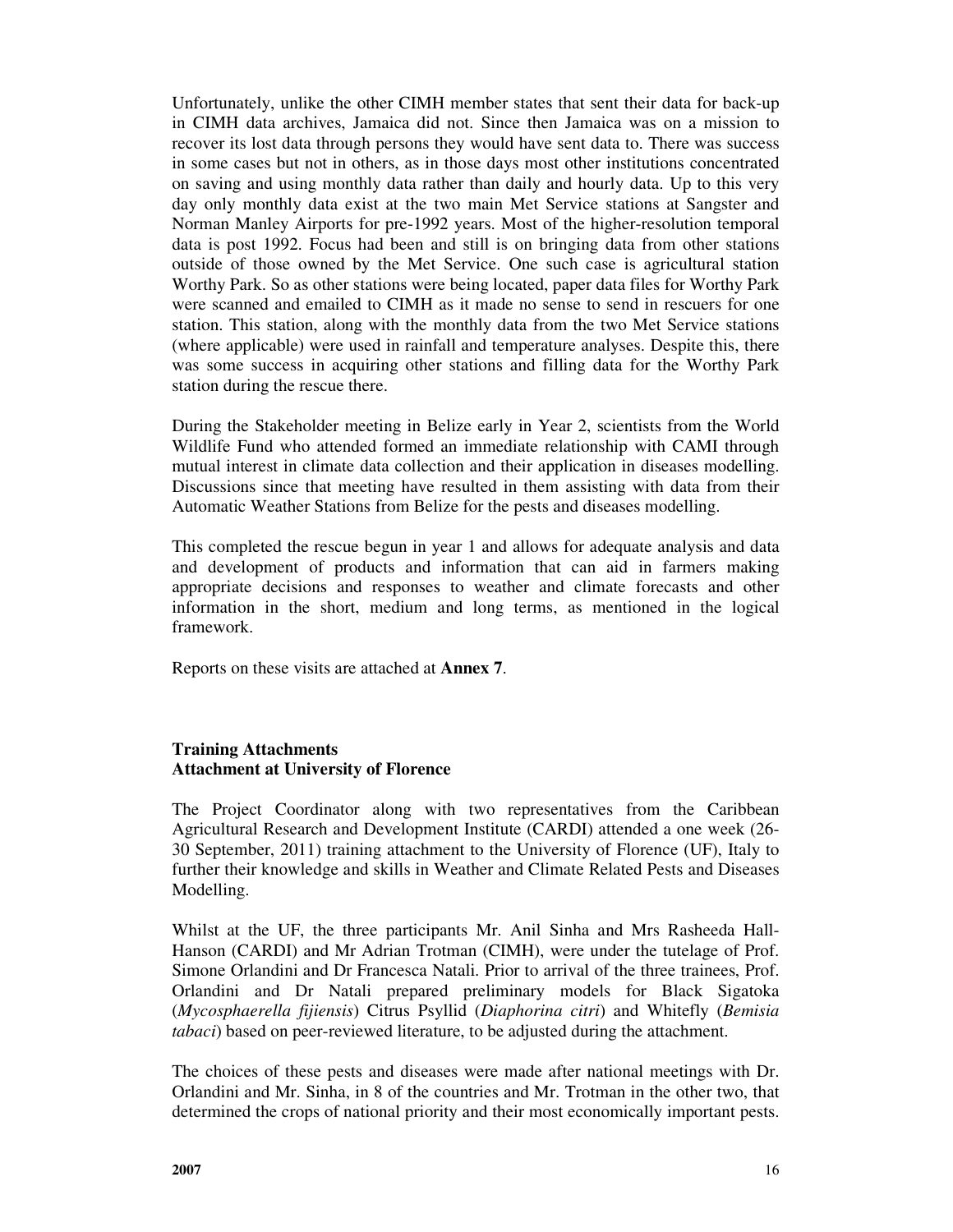In recognising that the CAMI did not have the time or capacity to model all economically important pests and diseases, a sample of some key regional ones were decided on – as indicated in the previous paragraph. Apart from this, these would illustrate the use of meteorological information in crop protection. A fourth disease, soyabean rust (*Phakopsora pachyrhizi*) was also decided on for modelling since an active research programme on this crop had already begun at the CARDI Belize unit and they were about to acquire an Automatic Weather Station – making it easy to perform the necessary model verification and validation and therefore be an effective illustrative example.

At the attachment the trainees were introduced to the three prepared excel-based models, indicating what went into them and the data needed. With runs from different Met Station data from different CAMI countries, the types of outputs from the models were seen. With the Caribbean experiences of the trainees, adjustments were made to the models during the attachment. Also, starting from a generic infection model, a soyabean model was developed during the attachment. There is need to continue to improve the models such that they would provide meaningful outputs for the Caribbean environment. A number of recommendations were made to achieve this. These are indicated below:

- There is the need to include climate data other than temperature (in particular water/moisture) in these models
- The need for daily and hourly data was stressed by the tutors Dr. Orlandini and Natali. Some of this was provided by or rescued from countries, but may not have as many as ten years in some cases. However, whatever can be acquired will be important on the validation of these model.
- Tutors suggested that, preferably, hourly climate data be made available for pathogens and daily climate data for pests models.
- Where there is no hourly data, estimates of data of minimum hourly rainfall in the fields should be found.
- It is necessary that climate data matches the timing of biological data
- In the case of Citrus Psyllid, the timing of new shoots which is known to be well correlated with rainfall, needs to be incorporated in that model. The use of crop simulation models would be an asset here. It would be very useful to incorporate such crops simulation models as DSSAT with the three other crops as well, providing information on their development.
- It would be an asset to use the developed models to provide seasonal outlooks of the pests and diseases development. It is suggested that ways be pursued to use seasonal climate forecasts in the future.
- The developed models can also be used in climate change assessments in the Caribbean.
- Probably the most important recommendation coming out of this and previous sessions was the need to verify the models in the field. There is the need to identify farmers or research institutions' fields to assist in the verification. Suggestion that there are 8 banana farmers in Belize that may be able to assist in verification of Black Sigatoka model and there are many others in traditional banana producing countries of the Windward Islands. The CARDI Belize should be used in the verification of the soyabean rust model, as they have already begun a research programme for the crop and were expecting to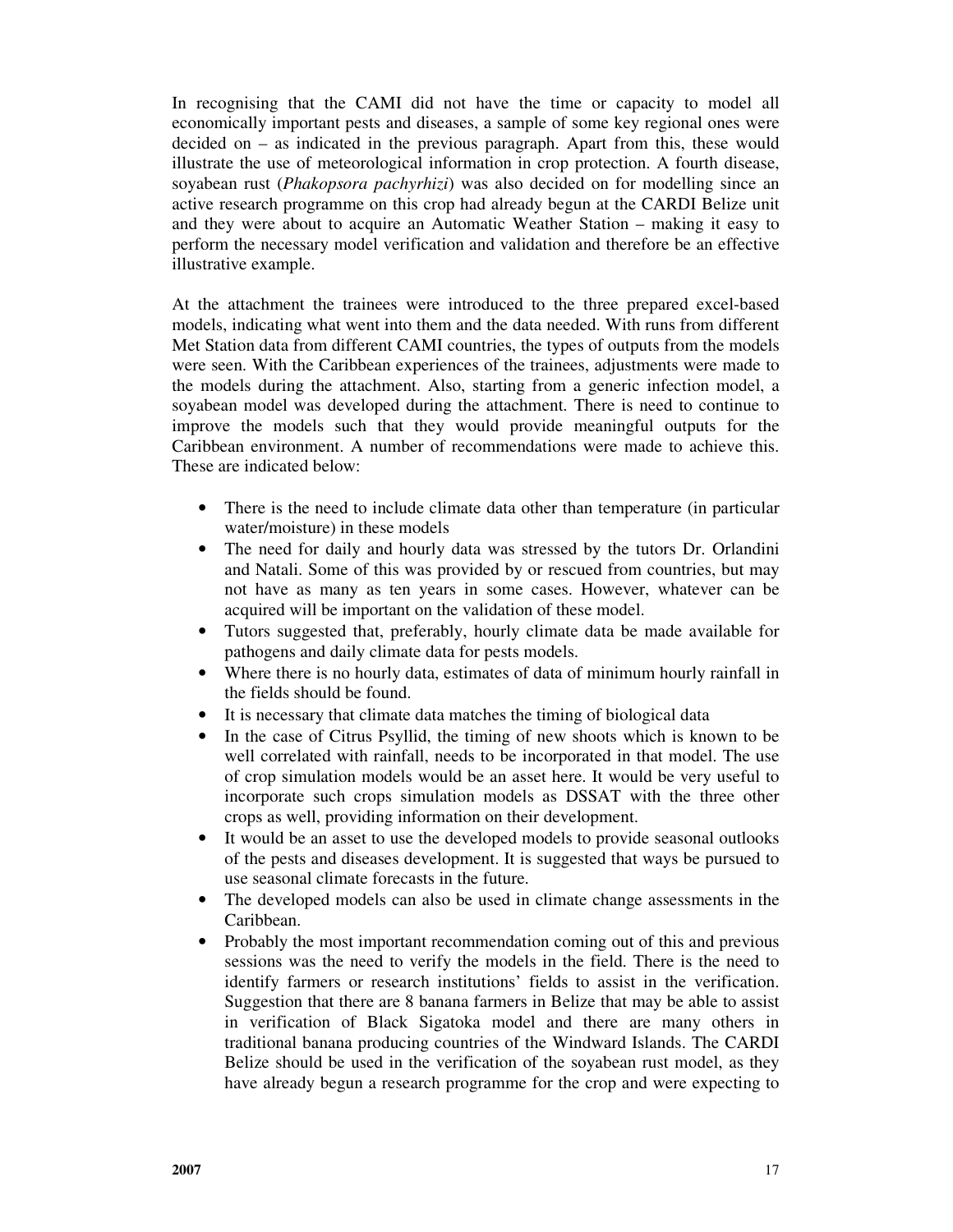acquire an Automatic Weather Station very soon. Other fields across the Caribbean can be identified for the verification process.

- The identification of fields for verification should begin as soon as possible and be near completion by the end of April to provide enough time for incorporation in Meteorological Services and readiness for the final Stakeholder Meeting just prior to the conclusion of the project.
- Model verification can also include hindcasting, where observed and recorded data on expression of diseases or pests in the field in past years are compared to simulations of the model that uses historic climate data from the same period.

Thanks to the Pests and Diseases National Seminars, initial preparation of models was possible. The development of the models continued during the training attachment and now there are four pests and diseases models that only now need to be validated with field data.

This would allow for the fulfilment of the expected result of having validated pests and diseases models that use weather and climate information, as outlined in the logical framework.

See **Annex 8** for the full report.

### **Agrometeorological Bulletins**

In October 2011, CAMI produced its first regional agrometeorological bulletin to be disseminated to the regional agricultural community. This regional bulletin had three (3) main sections

- 1. Regional Climate Summary
- 2. National Weather and Climate Summaries
- 3. Climate outlook for the following three to six months.

The inaugural and subsequent bulletins were sent to contacts from the farmers' forums, Ministries of Agriculture, Meteorological Services and other entities.

Interestingly enough, one month prior to the release of the regional bulletin, The St. Vincent and the Grenadines Meteorological Service launched its monthly bulletin. During the same month as the launch of the regional bulletin Antigua and Barbuda launched its monthly bulletin.

The current focus of issuing monthly bulletins focuses on climate issues and impacts, but as presented during the publication workshop, there should also be some focus on appropriate meteorological bulletins, which would suggest a frequency more like every ten days. The Meteorological Service of Belize issues agrometeorological forecasts for four day periods, which existed long before CAMI. However there has been less input for this effort since that service's agrometeorologist retired. With the exposure from CAMI training it is anticipated that there would be renewed vigour in this effort.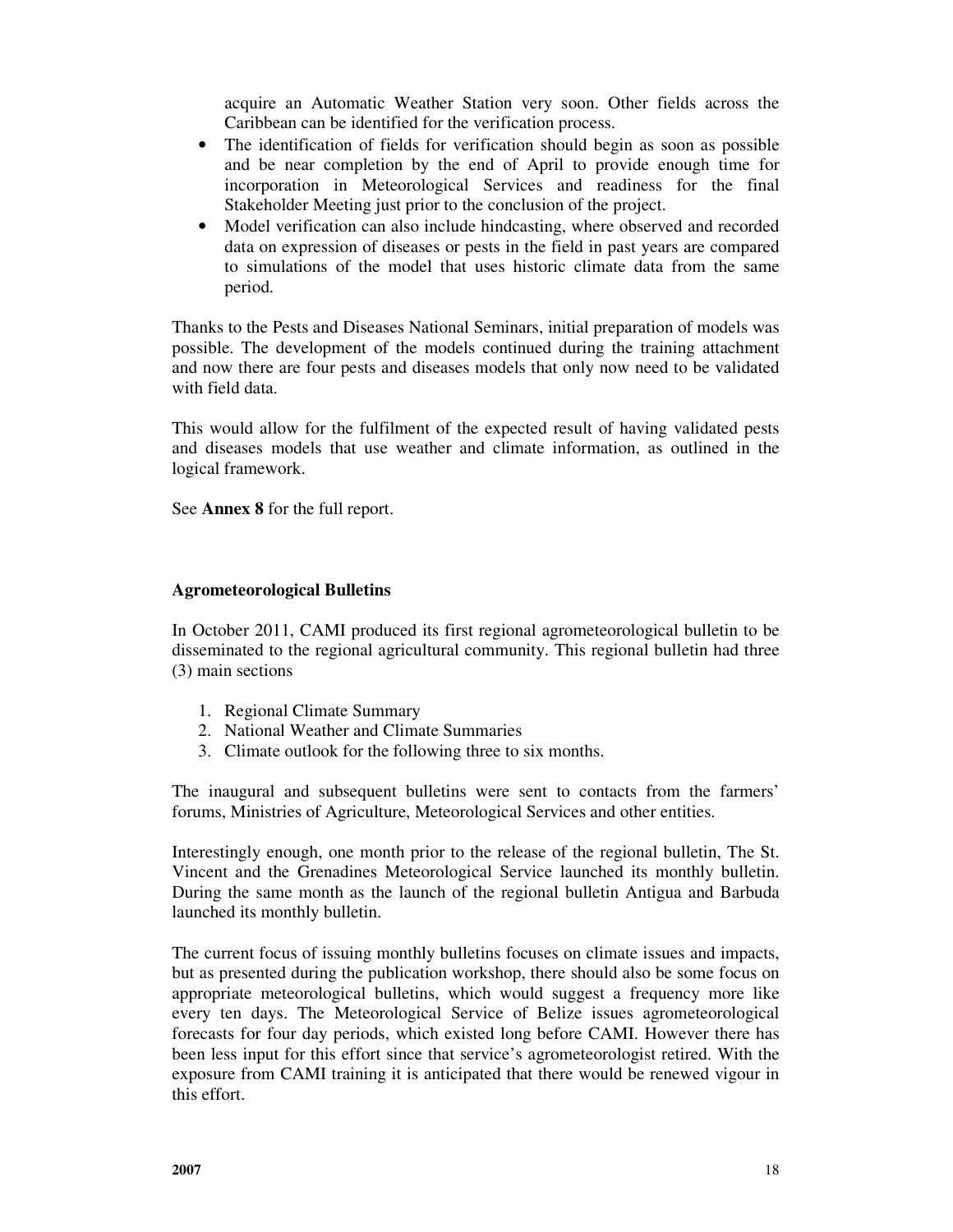As mentioned previously, the publications workshop training paved the way for the National Meteorological Services and CIMH to develop bulletins and other forms of information in a language that can be better understood by the farming and extension communities.

## **Other Workshops / Seminars attended by Project Manager**

## **Presentations made on the CAMI Project**

An invitation was sent to the CAMI project to be part of the Caribbean Week of Agriculture (CWA) to further promote and publicise the project. This was thought to be a very good opportunity as the Caribbean Week of Agriculture normally brings together regional policy makers (Ministers, Permanent Secretaries and Directors of Agriculture) in agriculture. Promotional material including posters, brochures, and the first CAMI Regional Agrometeorological Bulletin were displayed at the special Exhibition event of the CWA. Mrs Lisa Kirton-Reed, with assistance from staff of the Dominica Meteorological Service, conducted the exhibition on behalf of CAMI.

Whilst there, Mrs. Reed also attended the Climate Change and Water seminar hosted by CAMI project partner, the Caribbean Agricultural Research and Development Institute (CARDI) as a part of the CWA activities. At this particular seminar, there was also a CAMI poster presented.

2.2 Please list all contracts (works, supplies, services) above  $5000 \epsilon$  awarded for the implementation of the action during the reporting period, giving for each contract the amount, the award procedure followed and the name of the contractor

## **Contracts over Euros 5000.00**

There was one contract over Euros 5000.00. This was awarded to the Caribbean Council for Science and Technology (CCST) to carry out a mid-term evaluation of the CAMI project. Despite not being necessary for this action, since the total cost of the grant was below the Euros 750,000.00 for mandatory mid-term evaluation, it was thought as important so make sure, from an independent source that the CAMI project remains on course to fulfil what it was set out to.

There were three other applications, one of which was ineligible, since the applicant was from Brazil (not eligible under the contract rules). Of the two other eligible applications, one was out of Italy and deemed too high, as it was well over the initial budget proposed and the other, though very good and within budget was not deemed as suitable as the selected proposal by the CAMI partners. Also the very suitable application from the CCST was costed well below that of any of the other applications.

CCST chose Mr. Ian Ivey to carry out the consultation.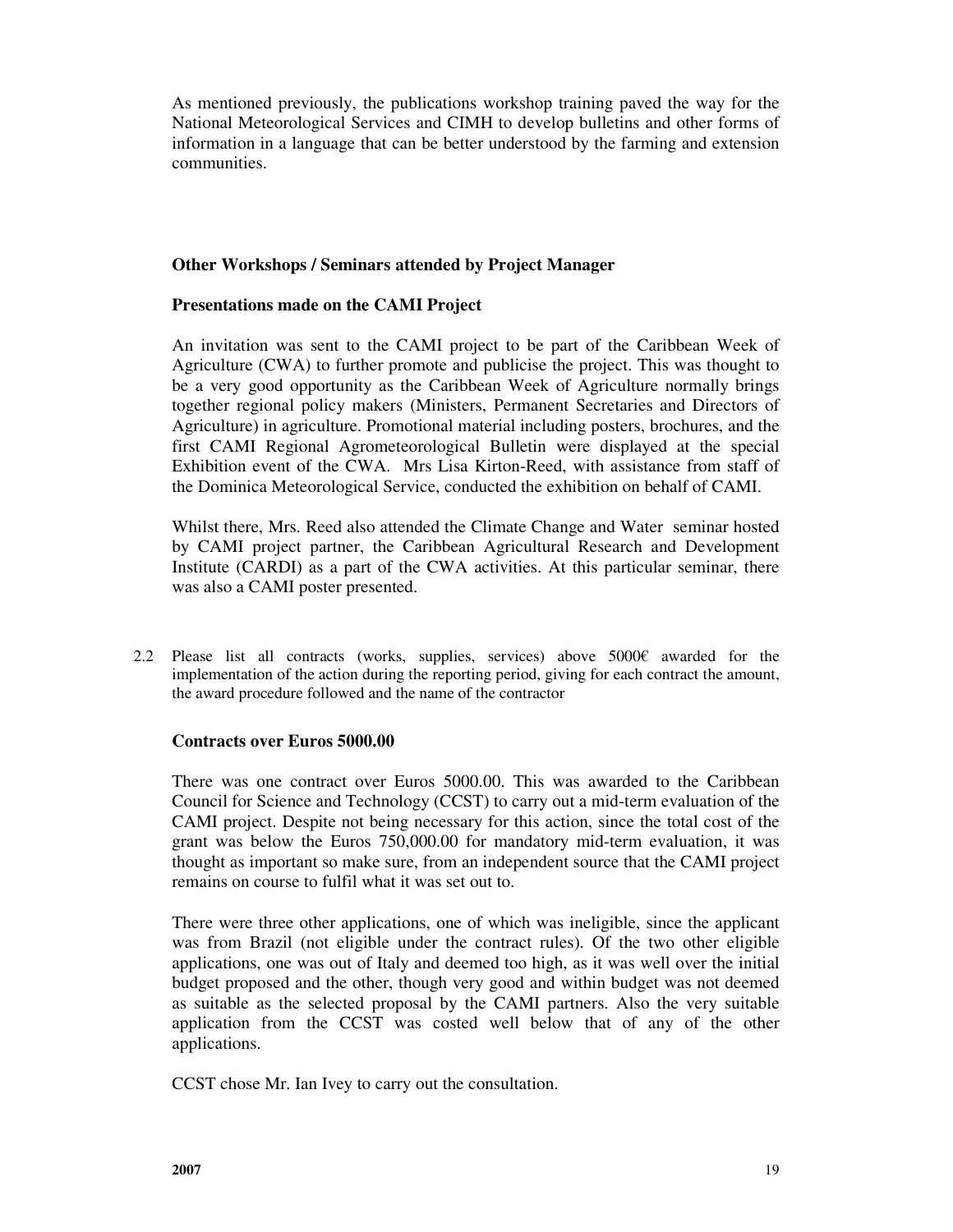| <b>Year Three Action Plan</b>                                       |                                                                   |                |                                                       |                             |                                    |                                                                                                    |                               |                                                       |                                                         |    |                                                           |                                       |                                     |
|---------------------------------------------------------------------|-------------------------------------------------------------------|----------------|-------------------------------------------------------|-----------------------------|------------------------------------|----------------------------------------------------------------------------------------------------|-------------------------------|-------------------------------------------------------|---------------------------------------------------------|----|-----------------------------------------------------------|---------------------------------------|-------------------------------------|
|                                                                     | Semester 1                                                        |                |                                                       |                             |                                    |                                                                                                    |                               | Semester 2                                            |                                                         |    |                                                           |                                       |                                     |
| Activity                                                            | Month 1                                                           | $\overline{2}$ | 3                                                     | 4                           | 5                                  | 6                                                                                                  |                               | 8                                                     | 9                                                       | 10 | 11                                                        | 12                                    | Implementing body                   |
|                                                                     |                                                                   |                |                                                       |                             |                                    |                                                                                                    |                               |                                                       |                                                         |    |                                                           |                                       |                                     |
| 3 <sup>rd</sup> Steering<br>Committee and<br>Stakeholder<br>meeting | Planning<br>and<br>Preparatio<br>n (began<br>in latter<br>Year 2) | Guyana         |                                                       |                             |                                    |                                                                                                    |                               |                                                       |                                                         |    |                                                           |                                       | NMHS Guyana,<br><b>CIMH</b>         |
| <b>Farmers Forums</b>                                               |                                                                   |                |                                                       |                             |                                    | Planning by NMHSs and<br>CIMH, preparation of<br>material and venues and<br>invitations of farmers |                               | <b>Belize</b><br>Jamaica<br><b>Barbados</b><br>Guyana | <b>Trinidad and</b><br>Tobago<br>Grenada<br>St. Vincent |    | St. Lucia<br>Antigua<br>and<br><b>Barbuda</b><br>Dominica |                                       | NMHSs, CIMH                         |
| <b>Crop Simulation</b><br>Workshop                                  | Planning and<br>preparation                                       |                | <b>Held in</b><br><b>Barbados</b><br>Jan 9-14<br>2012 |                             |                                    |                                                                                                    |                               |                                                       |                                                         |    |                                                           | <b>CIMH</b>                           |                                     |
| <b>Crop Simulation</b><br>Attachment                                |                                                                   |                |                                                       | Planning and<br>preparation |                                    | <b>University</b><br>Of<br>Georgia                                                                 |                               |                                                       |                                                         |    |                                                           | <b>CIMH</b>                           |                                     |
| Agrometeorology<br>And Irrigation<br>Workshop                       |                                                                   |                |                                                       |                             | <b>Planning and</b><br>preparation |                                                                                                    | <b>Held</b> at<br><b>CIMH</b> |                                                       |                                                         |    |                                                           |                                       | <b>CIMH</b>                         |
| 4 <sup>th</sup> Stg. Committee<br>Meeting                           |                                                                   |                |                                                       |                             |                                    | Planning                                                                                           |                               |                                                       |                                                         |    | <b>Held in</b><br>Jamaica in<br>October 2012              | NMHS, Jamaica<br>CARDI, CIMH          |                                     |
| Final<br>Stakeholder<br>Conference                                  |                                                                   |                |                                                       |                             |                                    |                                                                                                    | Planning                      |                                                       |                                                         |    |                                                           | Held in<br>Jamaica in<br>October 2012 | <b>NMHS</b> Jamaica,<br>CARDI, CIMH |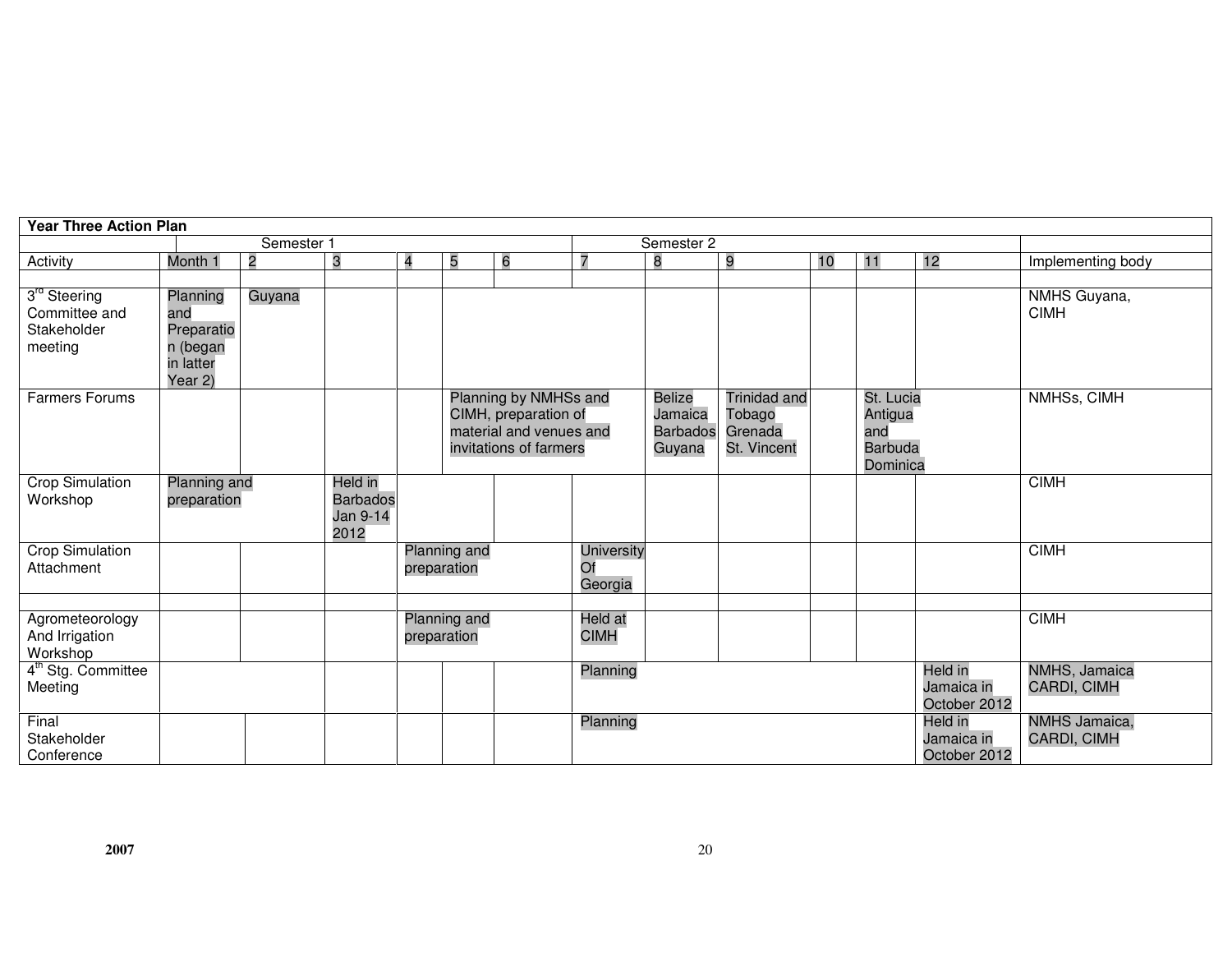| <b>Crop Simulation</b><br>Analyses                                            |                                                                                                                                              |                                          | .Modelling some key crops identified by farmers in the farmers forums for<br>response of yields to climate change and (ii) coupling with pests models |  |                                              |                                                                                   |  |                                            |            |  |             |       |                         |
|-------------------------------------------------------------------------------|----------------------------------------------------------------------------------------------------------------------------------------------|------------------------------------------|-------------------------------------------------------------------------------------------------------------------------------------------------------|--|----------------------------------------------|-----------------------------------------------------------------------------------|--|--------------------------------------------|------------|--|-------------|-------|-------------------------|
| Soil water balance<br>and irrigation<br>analyses                              |                                                                                                                                              |                                          | Preparation<br>Incorporating soil moisture information into<br>agrometeorological bulletins                                                           |  |                                              |                                                                                   |  |                                            |            |  | <b>CIMH</b> |       |                         |
| Soil Water and<br>Irrigation<br>Attachment                                    |                                                                                                                                              |                                          |                                                                                                                                                       |  | <b>Planning and Preparation</b>              |                                                                                   |  | Attachment<br>International<br>Institution |            |  |             |       | <b>CIMH</b>             |
| Tripartite and Pests<br>and Diseases<br>Meetings                              |                                                                                                                                              |                                          |                                                                                                                                                       |  |                                              | <b>Initiating Meetings</b><br>With PS/Ministers<br>Agriculture and<br>Meteorology |  |                                            |            |  |             |       | CIMH, NMHS              |
| CAMI documentary<br><b>DVD</b>                                                |                                                                                                                                              | Selection<br>Of<br>Production<br>Company |                                                                                                                                                       |  | Footage, interviews, production and delivery |                                                                                   |  |                                            |            |  |             |       | CIMH, NMHS              |
| Audit                                                                         |                                                                                                                                              |                                          |                                                                                                                                                       |  |                                              |                                                                                   |  |                                            |            |  |             | Audit | <b>CIMH</b>             |
| Publications in<br>Journals                                                   | Caribbean climate trends and agriculture<br><b>ENSO and NAO relationships</b><br>Pest and disease model<br>in the Caribbean<br>relationships |                                          |                                                                                                                                                       |  |                                              |                                                                                   |  |                                            | CIMH/CARDI |  |             |       |                         |
| Dissemination of<br>Regional and<br><b>National Bulletins</b><br>for Agro-met | Production and dissemination of monthly bulletins                                                                                            |                                          |                                                                                                                                                       |  |                                              |                                                                                   |  |                                            |            |  |             |       | NMHS and<br><b>CIMH</b> |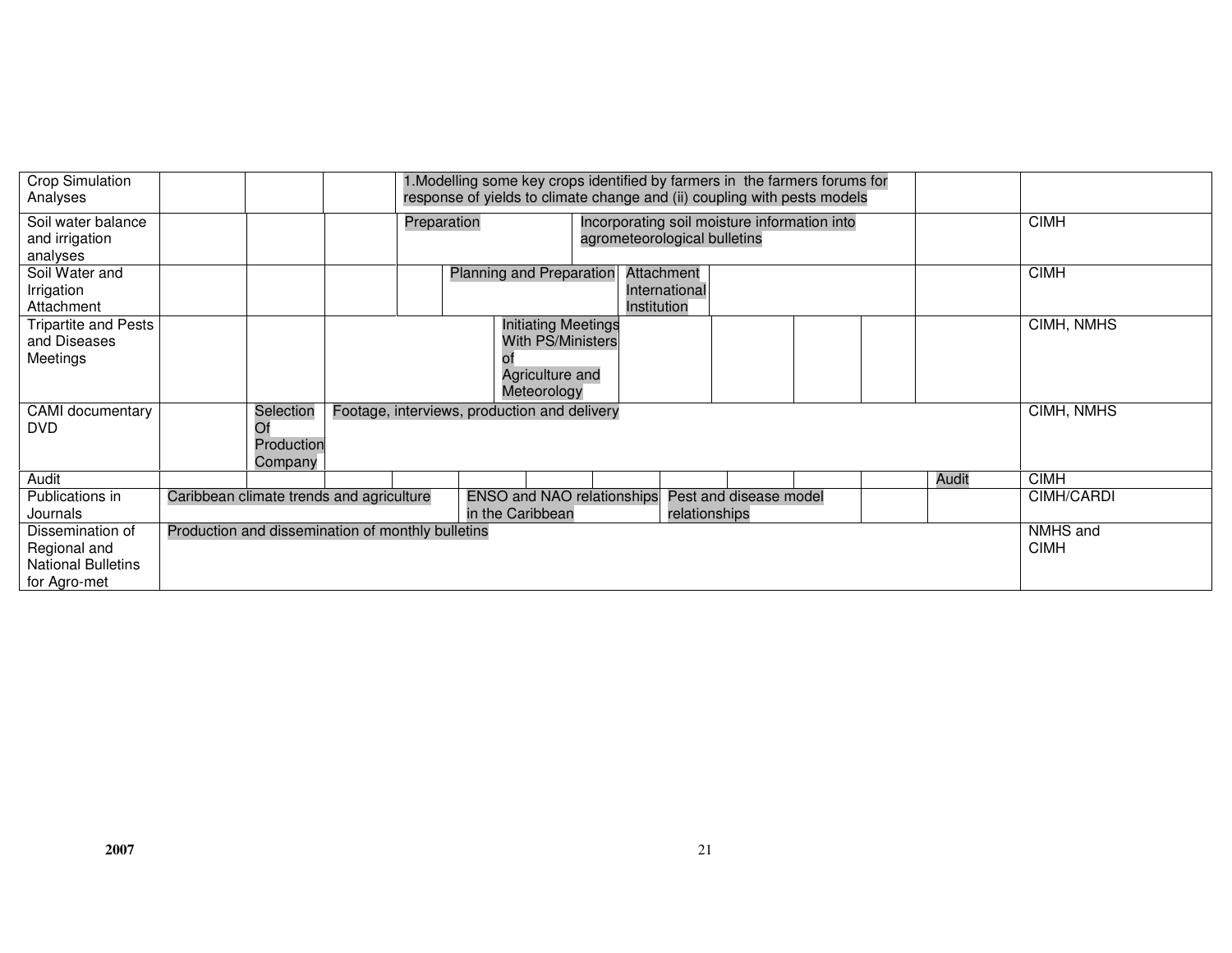#### **3.Partners and other Co-operation**

a. How do you assess the relationship between the formal partners of this Action (i.e. those partners which have signed a partnership statement)? Please specify for each partner organisation.

Working relationships existed amongst the Meteorological partners of this action for many decades. The countries represented by National Meteorological and Hydrological Services (NMHS) in this Action are ten of sixteen member states of the Caribbean Meteorological Organisation (CMO), of which the Caribbean Institute for Meteorology and Hydrology is the Training, Research and data archiving arm. At least 80 % of the staff of CMO NMHS was trained by CIMH. Also, CIMH is a (i) Regional Training Centre and (ii) Centre of Excellence in Satellite Meteorology of the World Meteorological Organization (WMO), and collaborates on many initiatives with WMO. Of the ten CAMI member states, only Grenada is not a member of WMO. These pre-existing relationships (and we can safely say, pre-existing partnerships) makes the pursuit of the actions in this project less arduous than it could be. So much so is the case, that training workshops held at CIMH with collaboration from WMO is nothing unusual to the majority of participants of the CAMI workshops during Year 2. WMO also financially supports training of CMO member state personnel. So CAMI comes as just another collaborative effort between these entities.

Working together on providing technical information for the Caribbean region in meteorology is nothing new between the meteorological partners. This makes the routine production of the CAMI Regional Agrometeorological Bulletin much more possible. The WMO assisted in developing the template for this bulletin and the putting together of the information is lead and edited by the CAMI Project Coordinator with contributions from all ten CAMI National Meteorological Services. This, as CIMH continues to encourage and assist them in developing their own national bulletins during year three. Encouraging is that by the end of Year2, two CAMI NMHS (St. Vincent and the Grenadines and Antigua and Barbuda) had begun producing and disseminating such bulletins for their agricultural communities.

As CIMH's agrometeorologist, the Project Coordinator had a well-established relationship with the Caribbean Agricultural Research and Development Institute (CARDI) partner, working with them on many regional projects and initiatives. In most recent years, global (and Caribbean) concerns over impacts of climate variability and change led to discussions in 2008 between CIMH, CARDI, WMO and the Technical Centre for Agriculture and Rural Cooperation (CTA, another European Union organisation) at a conference held in Oouagadougou, Burkino Faso. One of the outcomes of this discussion was the continued development of the proposal that led to this project – CAMI. CIMH is an integral partner CARDI's regional effort in climate variability and change adaptation in agriculture in the Caribbean. CAMI is seen as one of these adaptation approaches. It is no wonder that this CAMI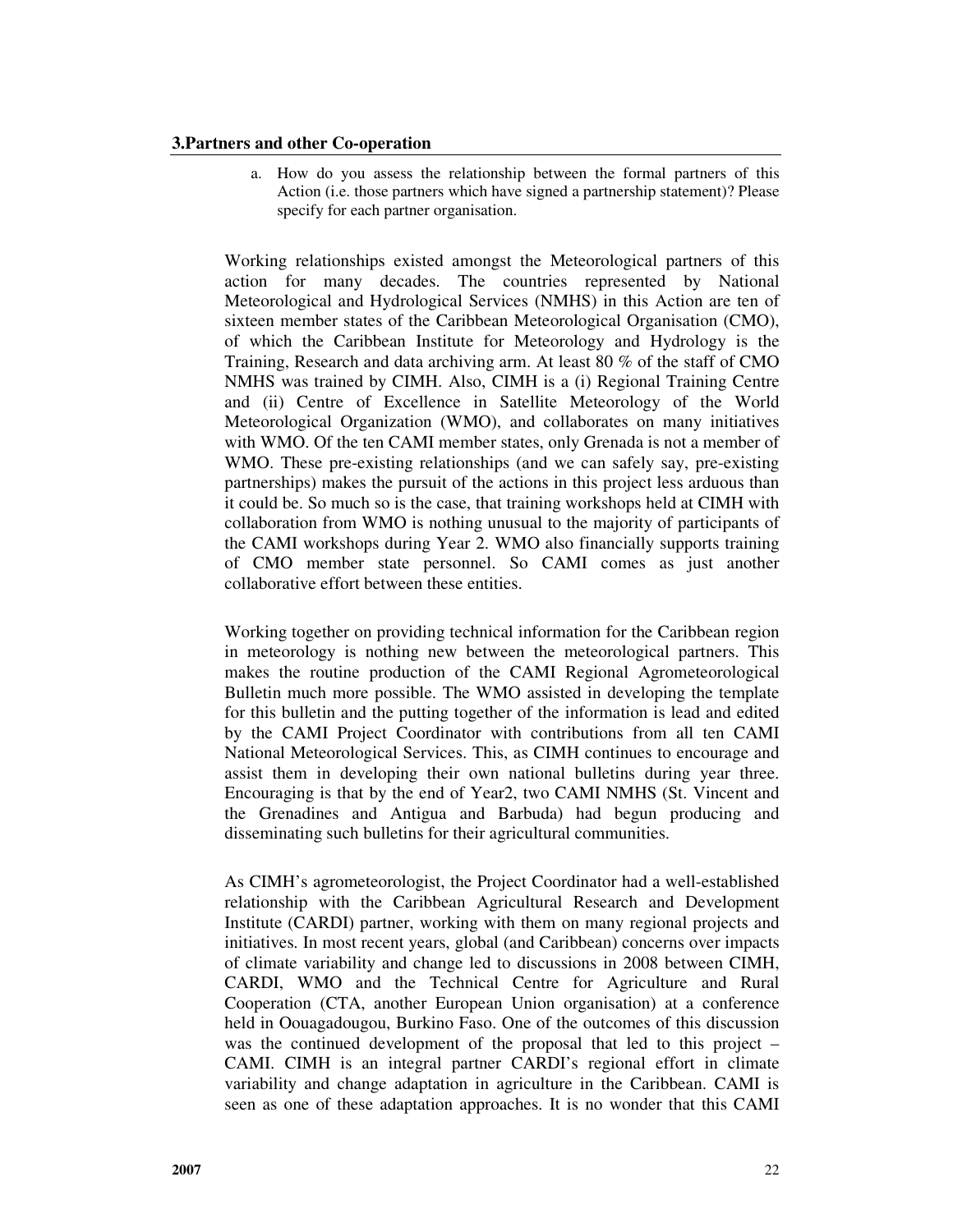partner approaches its roles of co-planning CAMI activity, and being the regional leader in CAMI pests and diseases modelling efforts, both of which were important during Year 2.

b. How would you assess the relationship between your organisation and State authorities in the Action countries? How has this relationship affected the Action?

The Farmers' Forums outlined the great cooperation between CIMH as coordinating institution and State Authorities in the CAMI countries, in particular the Ministries of Agriculture. For these forums, the Extension Services of the Ministries of Agriculture were relied upon, as the national partners - the National Meteorological Services, did not have the traditional contacts and connections with the farmers in the same ways. These Extension Services in all countries were responsible for contacting, inviting and, in many cases, transporting farmers to these forums (some of them at their own expense as they saw it as their regular duty to their farmers). In most cases, these Ministries offered their conference facilities free of cost. The joint planning of the forums led to a stronger relationship between project partners and Ministries of Agriculture as major stakeholders, which augers well for all future activity of the project and its sustainability beyond its completion. Since these forums these ministries have been hungry for further engagement, which is very encouraging. During year three these stakeholder ministries are expected to be integral in forming national committees that will help to realise the success and just as important, the sustainability of the results and outcomes of the CAMI project.

c. Where applicable, describe your relationship with any other organisations involved in implementing the Action:

### Caribbean Farmers Network (CAFAN)

The Caribbean Farmers Network (CAFAN) have been very supportive not only during Year 2 but from project inception. They recommended some of the farmers to attend farmers' forums in different countries, and in the case of Guyana and Trinidad and Tobago, were responsible, in collaborating with their Ministry of Agriculture extension services for gathering farmers. The CAFAN Technical Officer attended all workshops held in Barbados on behalf of CAFAN and played a major role in the recommendations in the Commnications Strategy meeting hosted by CAMI and funded by the Technical Centre for Cooperation in Agriculture and Rural Development (CTA). A mid-term evaluation conducted during the year, recommended that a tripartite committee comprising Meteorological and Extension Services and Farmers Cooperatives or Networks be set up to strengthen the activity of the project and sustain its activity at the national level. CAFAN had been recommended as one of the potential networks representing farmers. CAMI is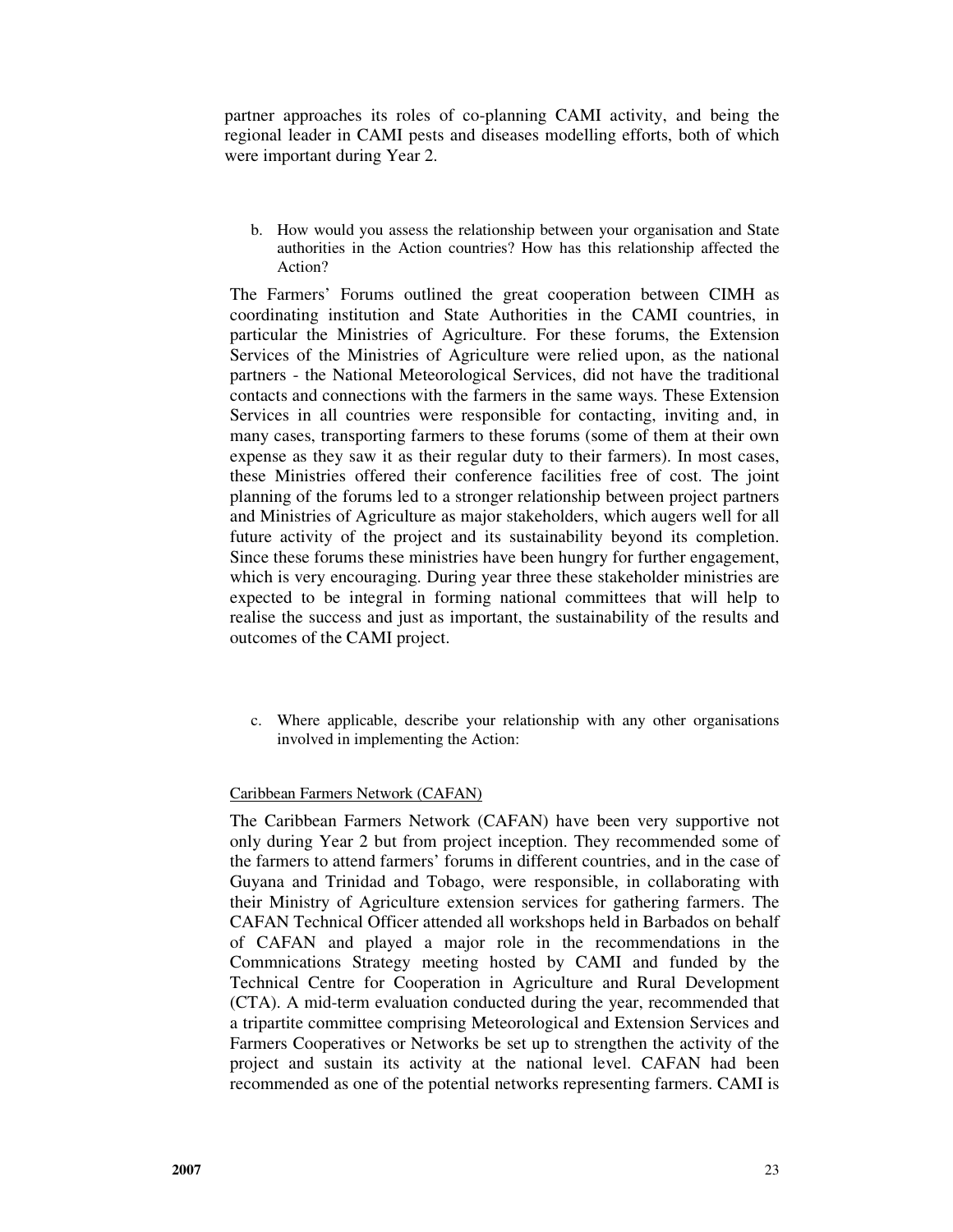therefore anticipating an even greater role of this stakeholder network during Year 3.

#### World Wildlife Fund (WWF)

A Central American team from the World Wildlife Fund working in Belize at the time of the CAMI Stakeholder meeting there, was invited to that meeting since there was mutual interest in climate data collection in agricultural fields and more specifically, interest in developing disease forecasting tools. Since that meeting the WWF team has shared their data with the CAMI pests and diseases modelling team for use in the Belize portion of the activity.

### Technical Centre for Agricultural and Rural Cooperation (CTA)

The Technical Centre for Agricultural and Rural Cooperation (CTA) is an ACP-EU institution working in the field of information for development. At a workshop organised by partner institution the Caribbean Agricultural Research and Development Institute as part of the Caribbean Week of Agriculture activities 2010, the CAMI Project Coordinator made a presentation on the project. It was there that the CTA communications representative, Mrs Oumy Ndiaye recommended that, apart from the use of bulletins and newsletters to disseminate the agrometeorological information, that an entire strategy for dissemination of this information be developed. At that meeting Mrs. Ndiaye promised to look into assisting the CAMI project in some way to begin this process. In April 2011, CTA sponsored a consultant to organise, manage and report on a half day meeting held along with a two-day CAMI workshop on Publications. CTA also sponsored two other Caribbean participants with experience in communicating to the farming community – Mr. Patrick Prendergast from the Caribbean Institute for Media and Communications of the University of the West Indies, Jamaica and Mr. Michael Als from Radio Toco in Trinidad and Tobago. This potential communications strategy was discussed at all farmers forums during year 2, and these discussions would be taken into account as the CAMI project coordinator and the CTA seek to build upon this half-day activity during 2012 to develop and begin implementing the strategy.

### Caribbean Community Climate Change Centre (CCCCC)

Due to requests from participants of the CAMI workshop on rainfall (and temperature) data analysis for further training in this area to supplement what was offered during this workshop, the CCCCC in collaboration with the University of Reading (UR) Statistical Services Centre (the institution consulting on the CAMI training) collaborated to offer the Caribbean Statistics in Applied Climatology programme. CCCCC provided the funding (through its cooperation with the United Nations Institute for Training and Research, UNITAR) for this activity, whilst UR in collaboration with CIMH was responsible for the training and student facilitation. Other Caribbean Community (CARICOM) and Caribbean Meteorological Organization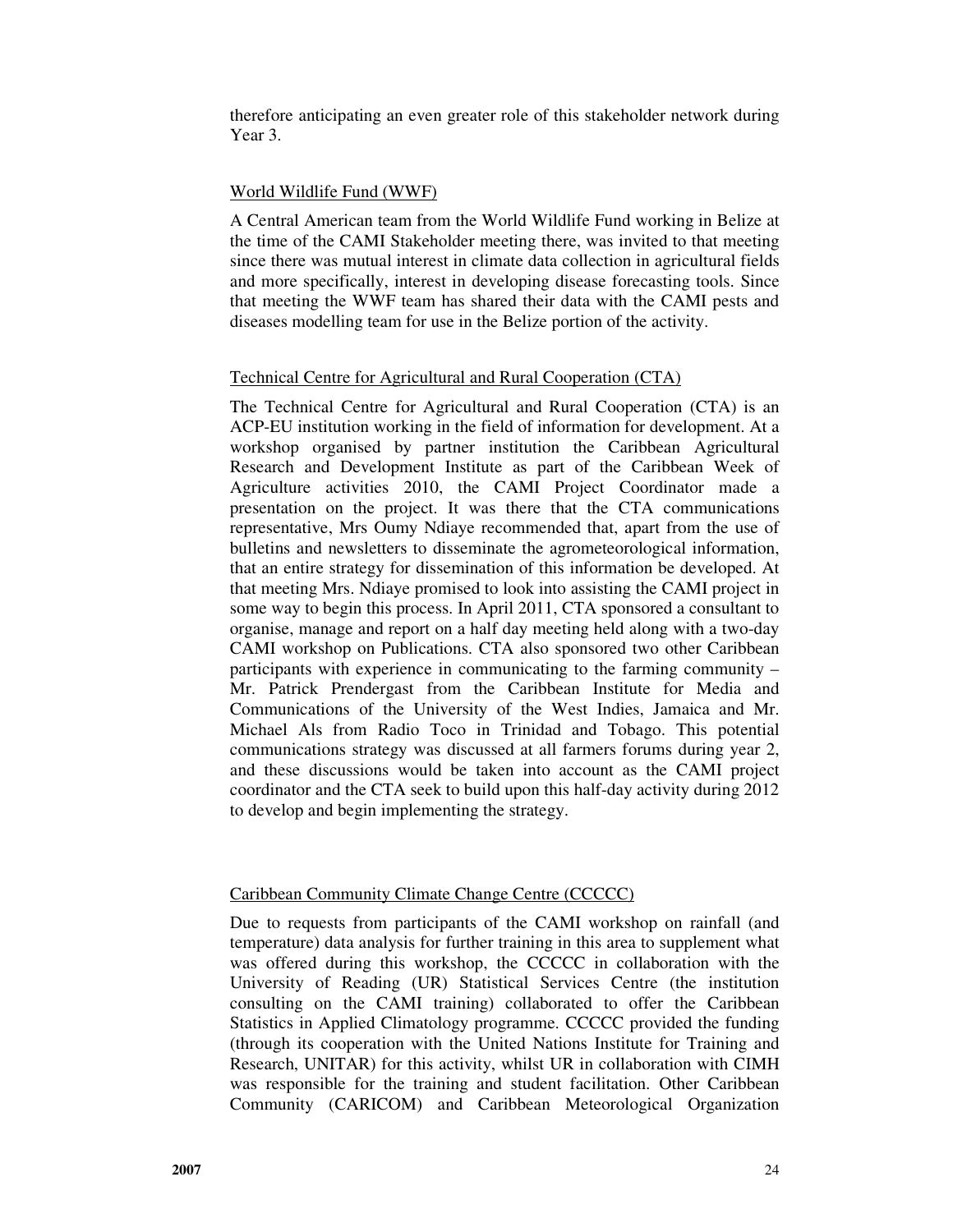(CMO) member states not partners of the CAMI project were also invited to take part in this training. Some agriculturists were also part of this training. During Year 2 the electronic part of the of the course (e-SIAC) was completed, with the prepared report on this course by UR stating that this course had the highest percentage of graduates of any e-SIAC course. CIMH and CCCCC are seeking further funding for the more advanced face to face course (f-SIAC) to take place in 2012.

#### *Subcontractors*

**The subcontractor engaged during Year 2 was Dr. Simone Orlandini of the University of Florence, Italy. Dr. Simone along with the CARDI entomologist specialist conducted the pests and disease country seminars, and with colleague Dr. Francesca Natali, was the guidance during the attachment of CARDI and CIMH staff at the University of Florence. Dr. Simone has gone well beyond the call of his consultant duty to provide continued guidance post attachment.** 

#### *Farming Community*

Apart from the Caribbean Farmers' Network (CAFAN) mentioned earlier, engaging farmers as a whole, particularly at the farmers' forums was encouraging as at each forum, farmers looked forward to more interaction with CIMH and in particular their National Meteorological Services. This was to the point where NMHS reported increased telephone calls from farmers that attended the forums.

#### *Relationship with Other non-Partner Organisations*

- d. Where applicable, outline any links you have developed with other actions
- e. If your organisation has received previous EC grants in view of strengthening the same target group, in how far has this Action been able to build upon/complement the previous one(s)? (List all previous relevant EC grants).

#### **4.** *Visibility*

*How is the visibility of the EU contribution being ensured in the Action?*

The project office had developed a banner during the first year that is displayed at CAMI meetings. This banner has the logos of the EU, ACP and Science and Technology programmes at the top along with that of CIMH. Apart from the advertising banner being displayed at workshops and meetings, an electronic version of this is placed on the CAMI website (on all its pages), posters, brochures